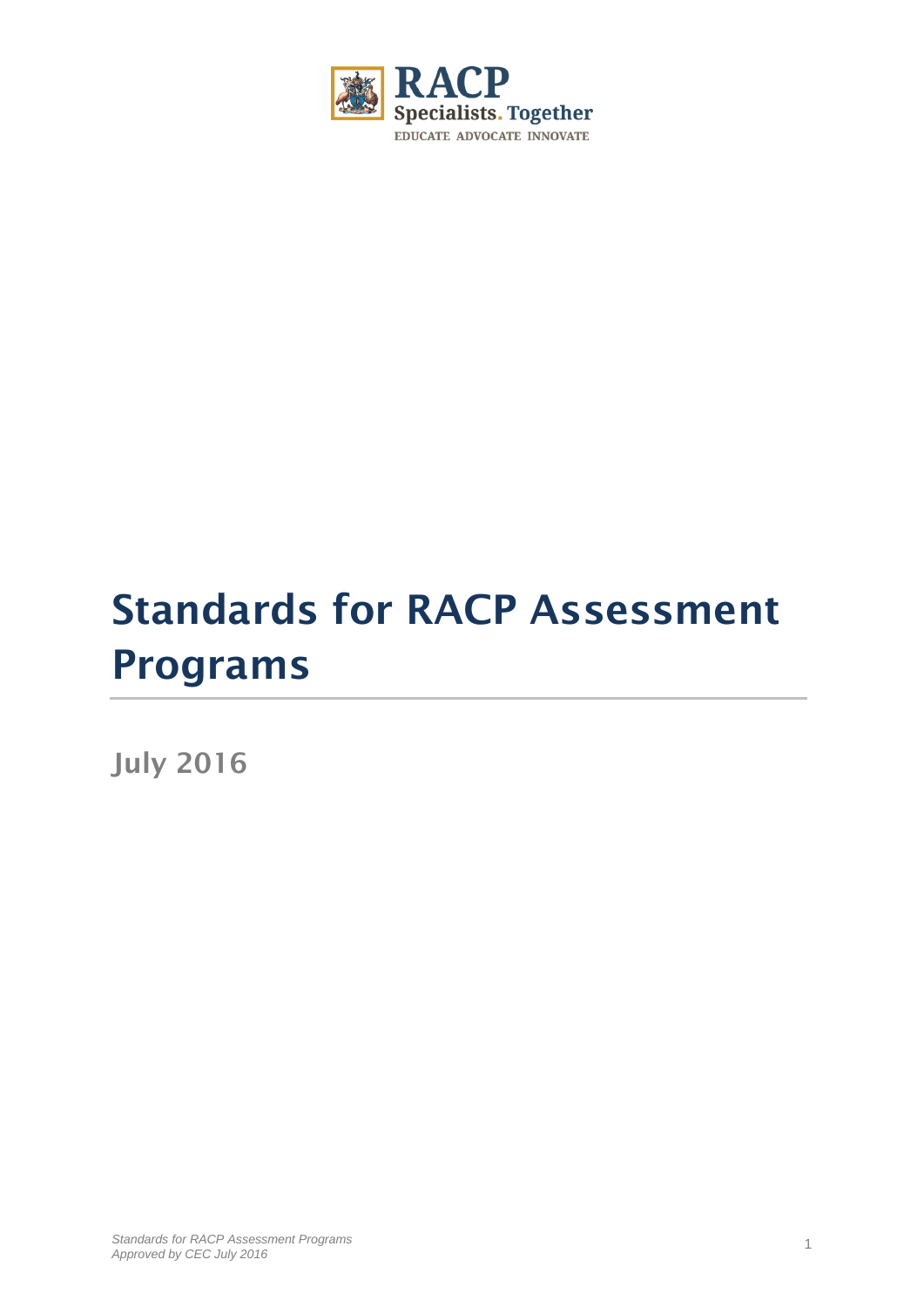## **Contents**

| Australian Medical Council (AMC) and Medical Council of New Zealand (MCNZ)  6 |  |
|-------------------------------------------------------------------------------|--|
|                                                                               |  |
|                                                                               |  |
|                                                                               |  |
|                                                                               |  |
|                                                                               |  |
|                                                                               |  |
|                                                                               |  |
|                                                                               |  |
|                                                                               |  |
|                                                                               |  |
|                                                                               |  |
|                                                                               |  |
|                                                                               |  |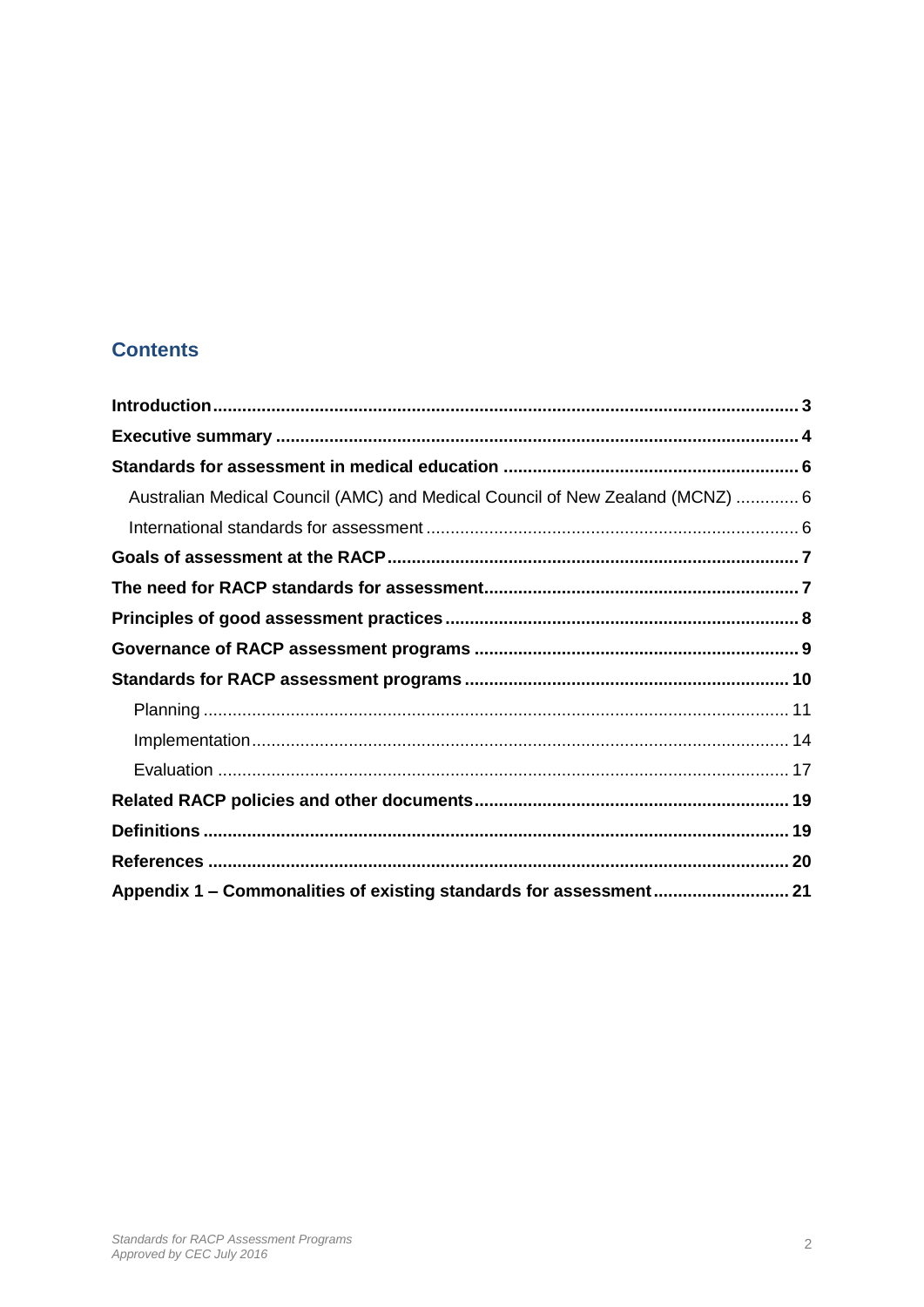## <span id="page-2-0"></span>**Introduction**

In November 2011, a panel of external experts was formed to review the RACP's assessment strategy. Their review was based on submissions from and consultation with RACP Fellows, trainees and staff across the Divisions, Faculties and Chapters in Australia and New Zealand.

Following the review, the panel made a series of recommendations as documented in the April 2012 *'Report to RACP, the External Review of Formative and Summative Assessment'.*

These recommendations were considered by a number of staff and Fellows with leadership roles in assessment, teaching and learning at the External Review of Assessments Planning Forum in November 2012. Forum participants identified the development of assessment standards for RACP training programs as a priority.

This paper outlines the development process for the assessment standards, background information on existing local and international standards for assessments, and the Standards for RACP assessment programs. These standards were developed through a consultative process that included consultation with the College membership and comprehensive review by the College Censor and College Assessment Committee.

The Standards for RACP assessment programs supplement the College-wide *Assessment Policy* to guide the development, implementation and evaluation of individual assessments and assessment programs related to RACP training. RACP training programs are required to adhere to the standards and policy. It is recognised that implementation of the standards may take some time, and that any changes to existing assessment practices will need to be carefully planned and managed through the annual revision of training program requirements.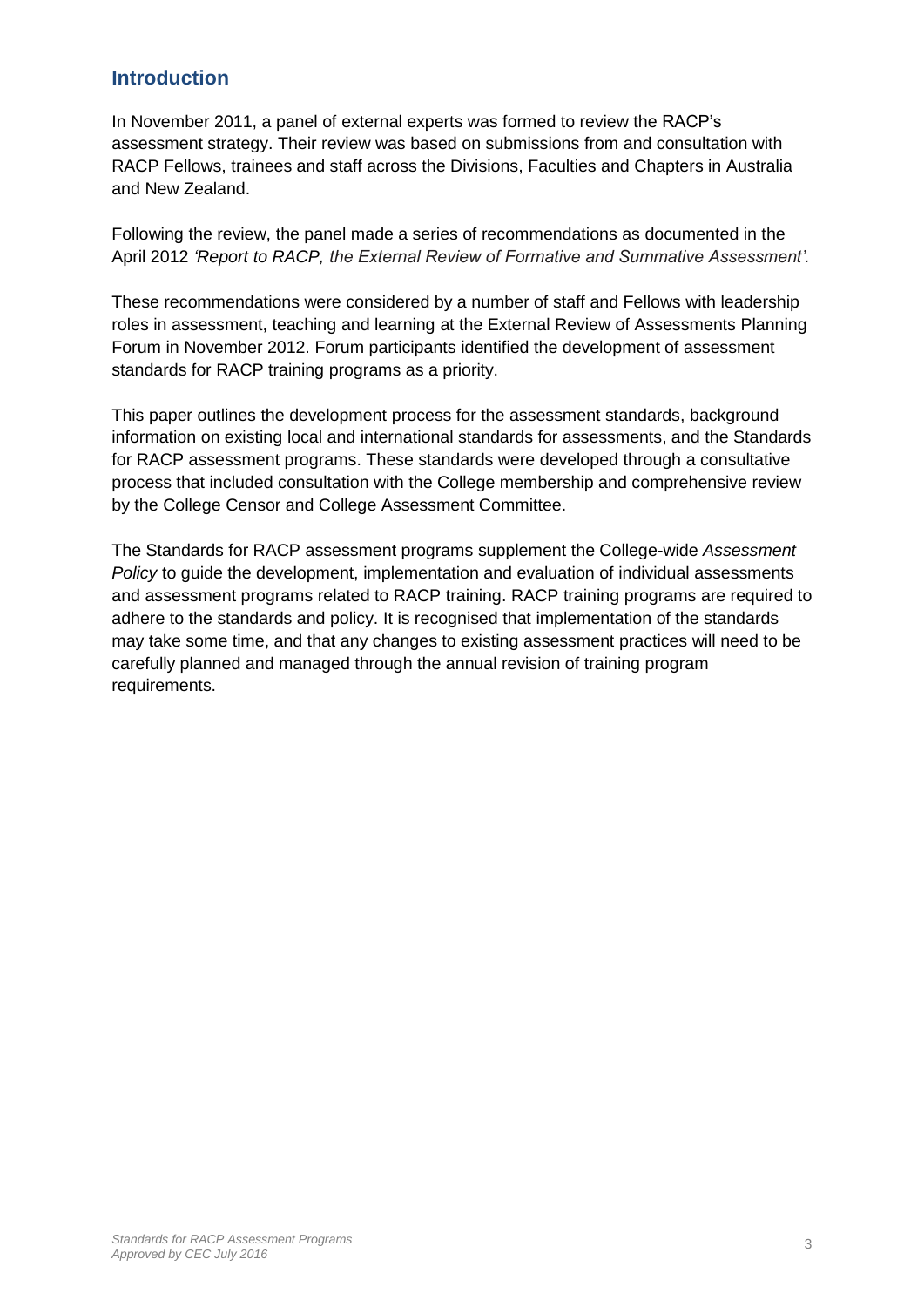#### <span id="page-3-0"></span>**What are standards for assessment?**

- Standards for assessment are the guiding principles for organisations when setting assessment tasks.
- Standards for assessment are used to define how assessment tools are chosen, implemented and evaluated.
- Standards for assessment clarify expectations of trainees and assessors regarding the purpose and use of assessments within a training program, and how information from those tools is translated into defensible decisions.

#### **Why does the RACP need standards for assessment?**

- RACP standards for assessment will help to ensure that assessment methods, the results produced and the decisions arising are reliable, valid, cost efficient, acceptable, feasible, have the desired educational impact, and reflect the objectives of the training program.
- A common set of standards for assessment will help create consistency in the design and implementation of assessments across College training programs.

#### **What are the principles for assessment?**

The establishment of best-practice principles underpins all robust assessment processes. The following key principles have been identified based on a review of best practice from other specialist medical colleges and standard setting bodies both locally and internationally; and consideration of the literature on assessment design and implementation.

- Clear educational value and rationale
- Programmatic assessment and blueprinting
- Fair and transparent processes and decision making
- Sustainability
- Quality feedback
- Appropriate support
- Evidence informed and practice based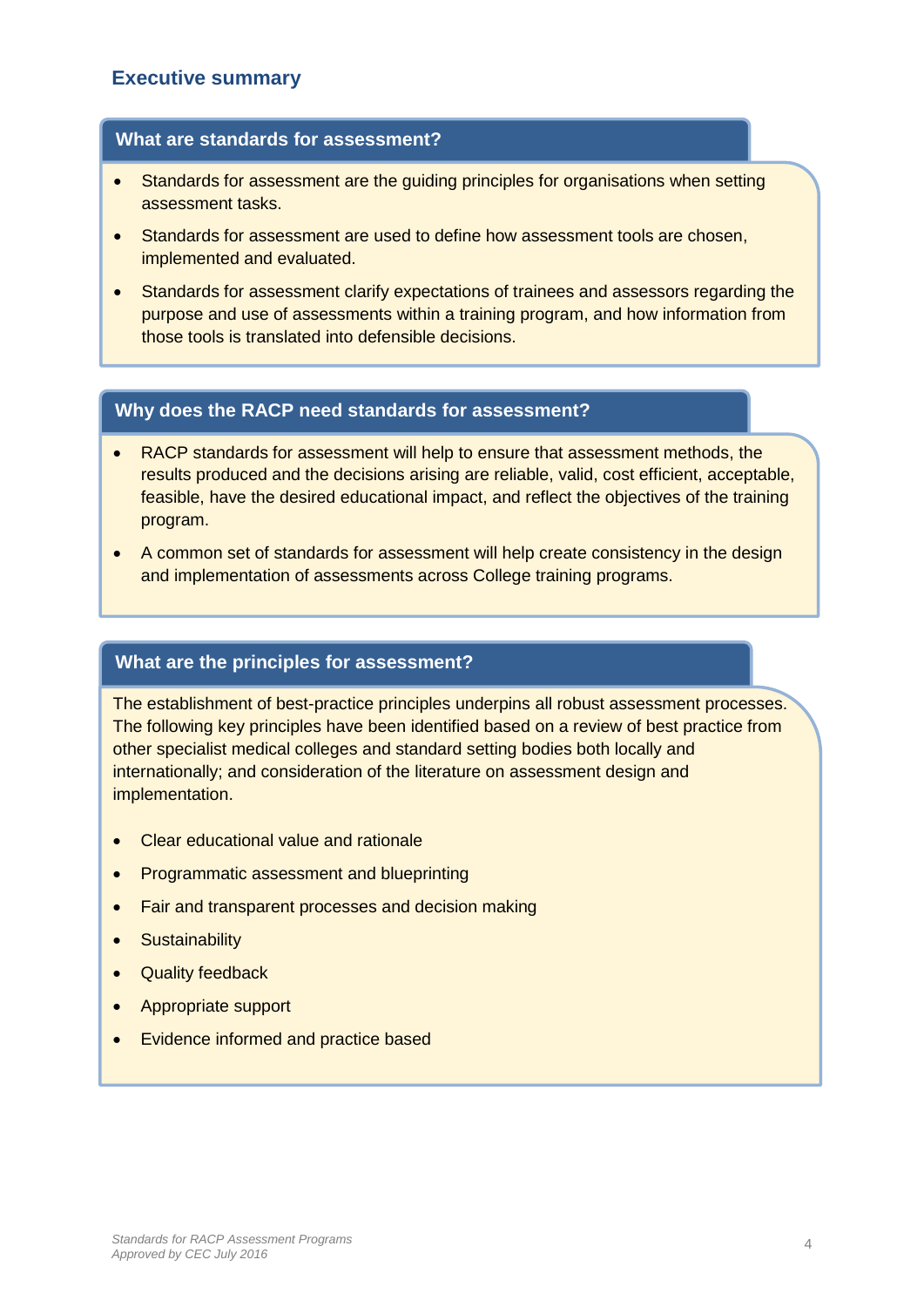#### **What do the standards for RACP assessment programs look like?**

• The standards for RACP assessment programs are structured as 30 standards within seven subcategories, in a framework of three overarching themes. These standards are to be used for developing new and reviewing existing assessment practices.

# **Planning**

- 1. Clear educational value and rationale
- 2. Programmatic assessment and blueprinting

## **Implementation**

- 3. Fair and transparent processes and decision making
- 4. Sustainability
- 5. Quality feedback
- 6. Appropriate support

## **Evaluation**

7. Evidence informed and practice based

- The standards underpin the College Assessment Policy, which requires adherence to the Standards for RACP assessment programs.
- Both the standards and policy are supported by governance and oversight through the College Assessment Committee and College Censor. The established governance processes ensure that the correct expert bodies are signing off on assessment development, conduct and decisions, and that reporting pathways are clear and adhered to.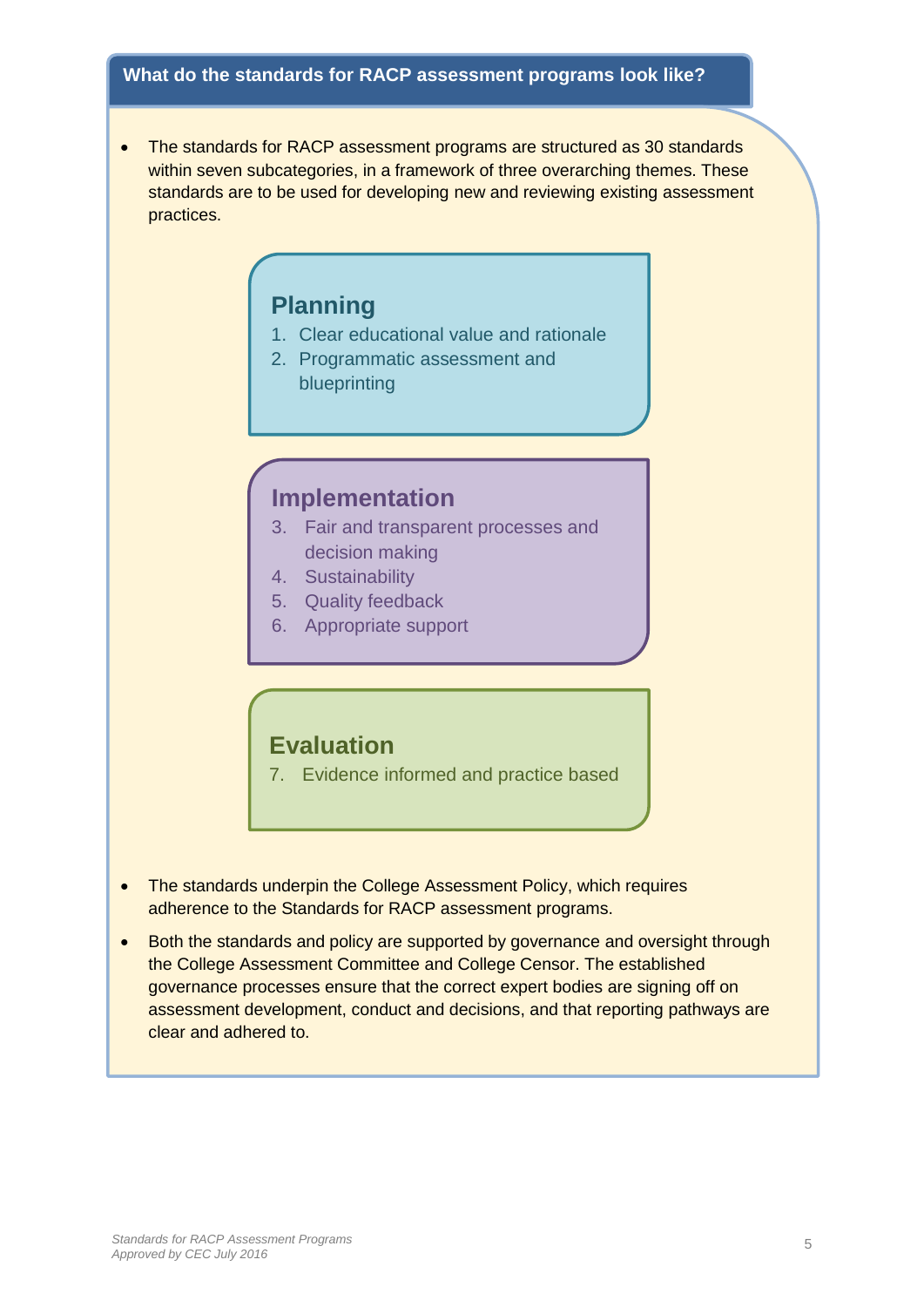## <span id="page-5-0"></span>**Standards for assessment in medical education**

Standards for assessment are the guiding principles for education providers when setting assessment tasks. Standards for assessment are used to define how assessment tools are planned, implemented and evaluated, and serve to clarify expectations of trainees and assessors regarding the purpose and use of assessments within a training program. Such standards also show how information from those tools is translated into defensible decisions about progression through training.

Many key bodies, both within Australia/New Zealand and internationally, have undertaken considerable work in defining standards for assessments. These bodies include the Australian Medical Council (AMC), the UK's General Medical Council (GMC), the Royal College of Physicians and Surgeons of Canada (RCPSC) and the Accreditation Council for Graduate Medical Education, USA (ACGME).

A number of recommendations relating to standards for assessments were made following the *RACP External Review of Formative and Summative Assessments* in April 2012. Commonalities exist between these recommendations and the published standards for assessment of the AMC, GMC, RCPSC, and ACGME, as evidenced in *[Appendix](#page-20-0) 1 – [Commonalities of existing standards for assessment.](#page-20-0)*

#### <span id="page-5-1"></span>**Australian Medical Council (AMC) and Medical Council of New Zealand (MCNZ)**

The AMC's Standards for Assessment and Accreditation of Specialist Medical Education Programs and Professional Development Programs set out the standards for accreditation that must be met by specialist medical training colleges. These standards have been jointly agreed and applied by the AMC and the MCNZ.

A number of these standards apply to the assessment of learning, and cover areas such as curriculum and assessment alignment, performance feedback and assessment quality*.* 

#### <span id="page-5-2"></span>**International standards for assessment**

The GMC, RCPSC and ACGME have each published a set of standards relating to the assessment of the training programs that they oversee.

#### *General Medical Council (GMC), UK*

The Standards for Curricula and Assessment Systems (GMC, UK) lists detailed standards under the five headings of planning, content, delivery, outcomes and review. Each of the 17 standards lists a number of mandatory requirements further clarifying the standard.

#### *Royal College of Physicians and Surgeons of Canada (RCPSC)*

The General Standards Applicable to All Residency Programs: B Standards (RCPSC) provides one standard for assessment of resident performance, detailed in a number of points relating to the interpretation of assessment data.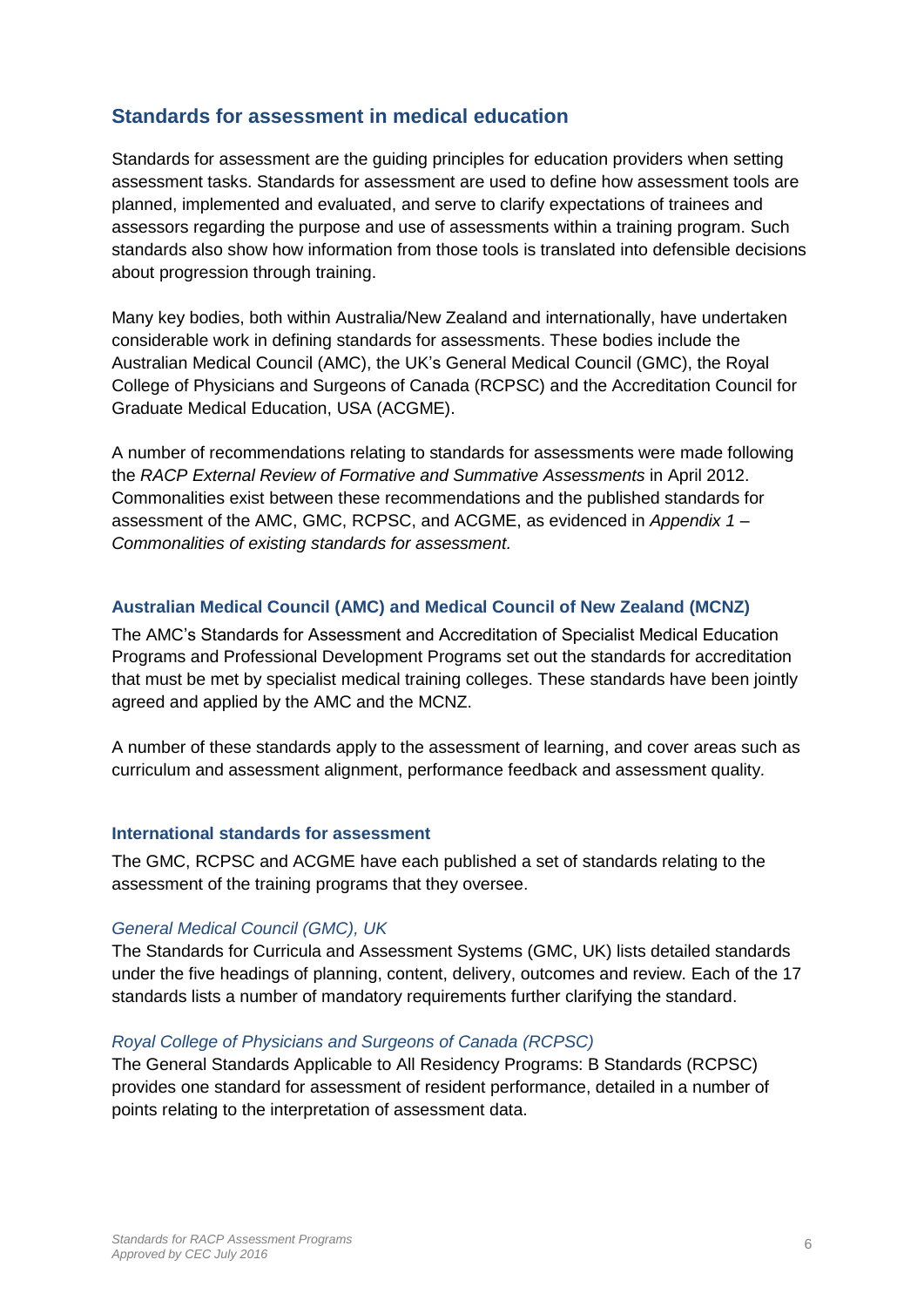#### *Accreditation Council for Graduate Medical Education (ACGME), USA*

The ACGME Program Requirements for Graduate Medical Education in Internal Medicine (ACGME, USA) lists the program requirements for Graduate Medical Education in Internal Medicine, and includes requirements for formative and summative evaluation of residents.

The GMC standards are comprehensive, with a number of standards stipulated for both curricula and assessments. In comparison, the RCPSC and the ACGME stipulate fewer standards for assessments. Regardless of these differences, a number of commonalities exist between these international standards (see *[Appendix 1\)](#page-20-0)*.

## <span id="page-6-0"></span>**Goals of assessment at the RACP**

College training programs have established programs of assessment that include both formative and summative components. The goals of assessment at the College are to:

- Motivate trainees to learn.
- Engage in an accurate, timely and fair process to generate information of trainee competence for the individual, their supervisor, the College and the broader community.
- Provide progressive feedback on performance to ensure that learning is ongoing.
- Maintain professional standards to promote the highest quality patient care and public health.

## <span id="page-6-1"></span>**The need for RACP standards for assessment**

In November 2011, a panel of external experts was formed to review the assessment strategy of the RACP. The three external reviewers were Dr Tim Allen (Canada), Prof David Boud (Australia), and Dr Simon Newell (UK).

Their review was based on submissions and consultation with a number of focus groups comprised of RACP Fellows, trainees and staff across the Divisions, Faculties and Chapters in Australia and New Zealand.

Following the review, the panel made a series of recommendations as documented in the April 2012 *Report to RACP, the External Review of Formative and Summative Assessment*.

Recommendations related to standards for assessment included:

- "College-wide standards should be adopted for the design and administration (including marking and pass/fail decisions) of all summative examinations, and the College should provide support and direction to those who need help meeting these standards.
- Use the Van der Vleuten utility index (or a derivative) to review the assessment program and to justify future development or changes.
- Without neglecting the other factors in the index, consider the main purpose of the assessment program to be the driver of learning towards the achievement of competence and readiness for expert practice."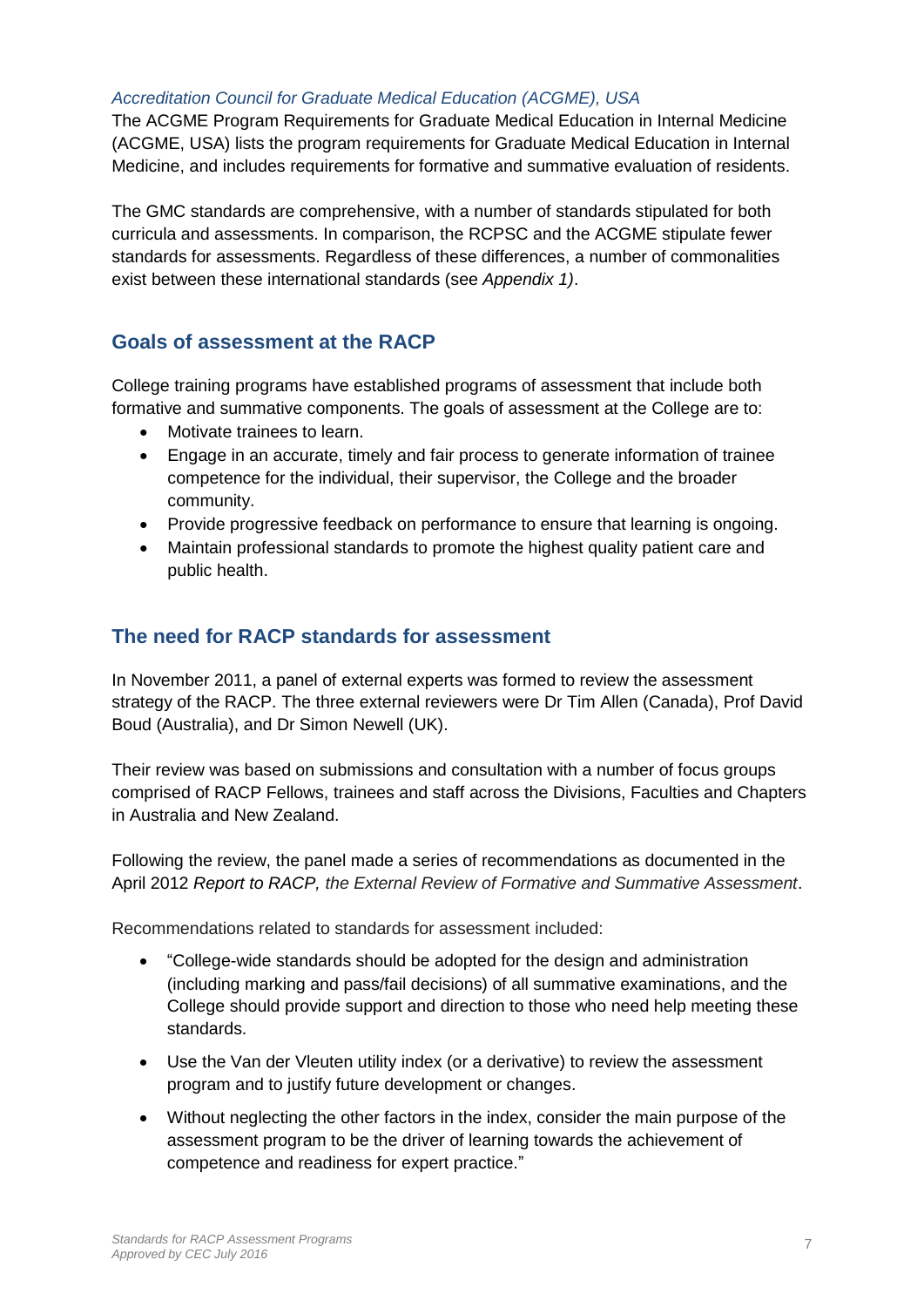## <span id="page-7-0"></span>**Principles of good assessment practices**

Underpinning all robust assessment processes is the establishment of good-practice principles. The following key principles have been identified based on a review of best practice from other specialist medical colleges and standard setting bodies both locally and internationally; and consideration of the literature on assessment design and implementation.

- **Clear educational value and rationale.** It is widely accepted that assessment drives learning. It is vital that the assessments reflect the purpose and what is valued within the educational program, given that assessment shapes what trainees will learn.
- **Programmatic assessment and blueprinting.** A program of assessment is the planned and deliberate use of assessments rather than an arbitrary selection of tools and content for assessment. It is planned so that an overall picture of the trainee's competence can be formed through repeat observations and assessments in varying contexts by multiple assessors. As well as providing evidence for high-stakes decisions about competence, programs of assessment are designed to maximise learning throughout the training program.

Programs of assessment should be aligned and blueprinted against curriculum standards, teaching and learning activities and other program requirements. Each individual assessment should also be blueprinted against the curriculum standards to encourage coverage of as many domains of practice as possible.

- **Fair and transparent processes and decision making.** Generally assessments contribute to decisions regarding whether a trainee is able to continue in their training program and reach their career goals. Therefore it is vital that assessment standards and processes are fair and publicly available.
- **Sustainability.** The resources required to develop, implement and maintain assessments should be sustainable over time.
- **Quality feedback**. Trainees should be provided with feedback following assessments to allow them to change and improve their practice. Trainees should also have the opportunity to provide feedback about their assessment experiences.
- **Appropriate support.** Clear communication and appropriate resources should be provided to assessors and trainees to support the implementation of assessments, including suitable training and feedback for assessors.
- **Evidence informed and practice based**. Assessments should be informed by available evidence and subject to a process of continuous quality improvement. The design, implementation and evaluation of assessments should be a collaborative process, including consultation with all impacted stakeholders and consideration of local needs.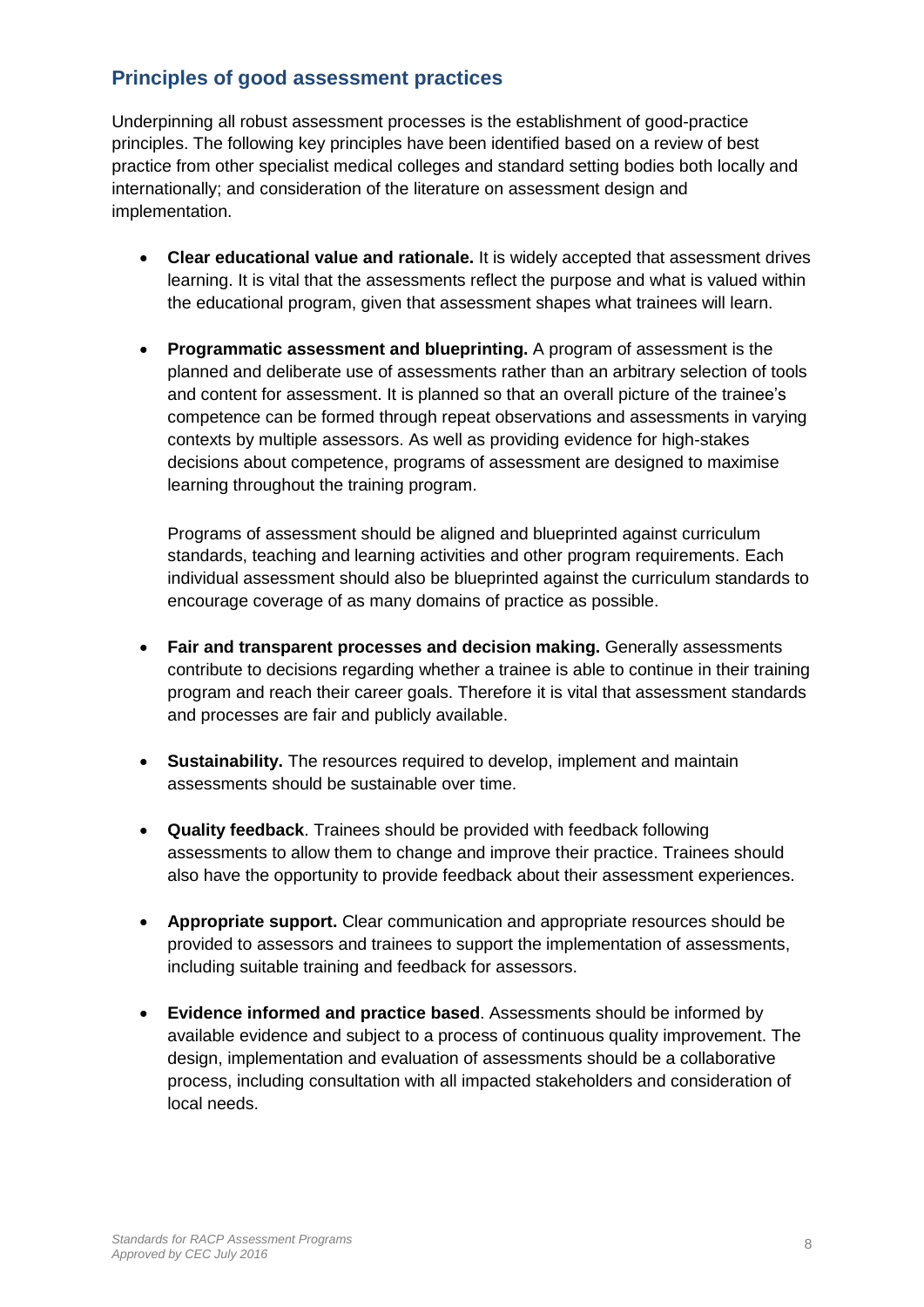## <span id="page-8-0"></span>**Governance of RACP assessment programs**

Assessment practices and their underpinning principles are supported by established governance arrangements and clear reporting requirements. As part of the RACP education governance review, new arrangements for governance of assessment were implemented in 2016 and included the establishment of the College Assessment Committee and appointment of a College Censor, who oversee these Standards for RACP assessment programs.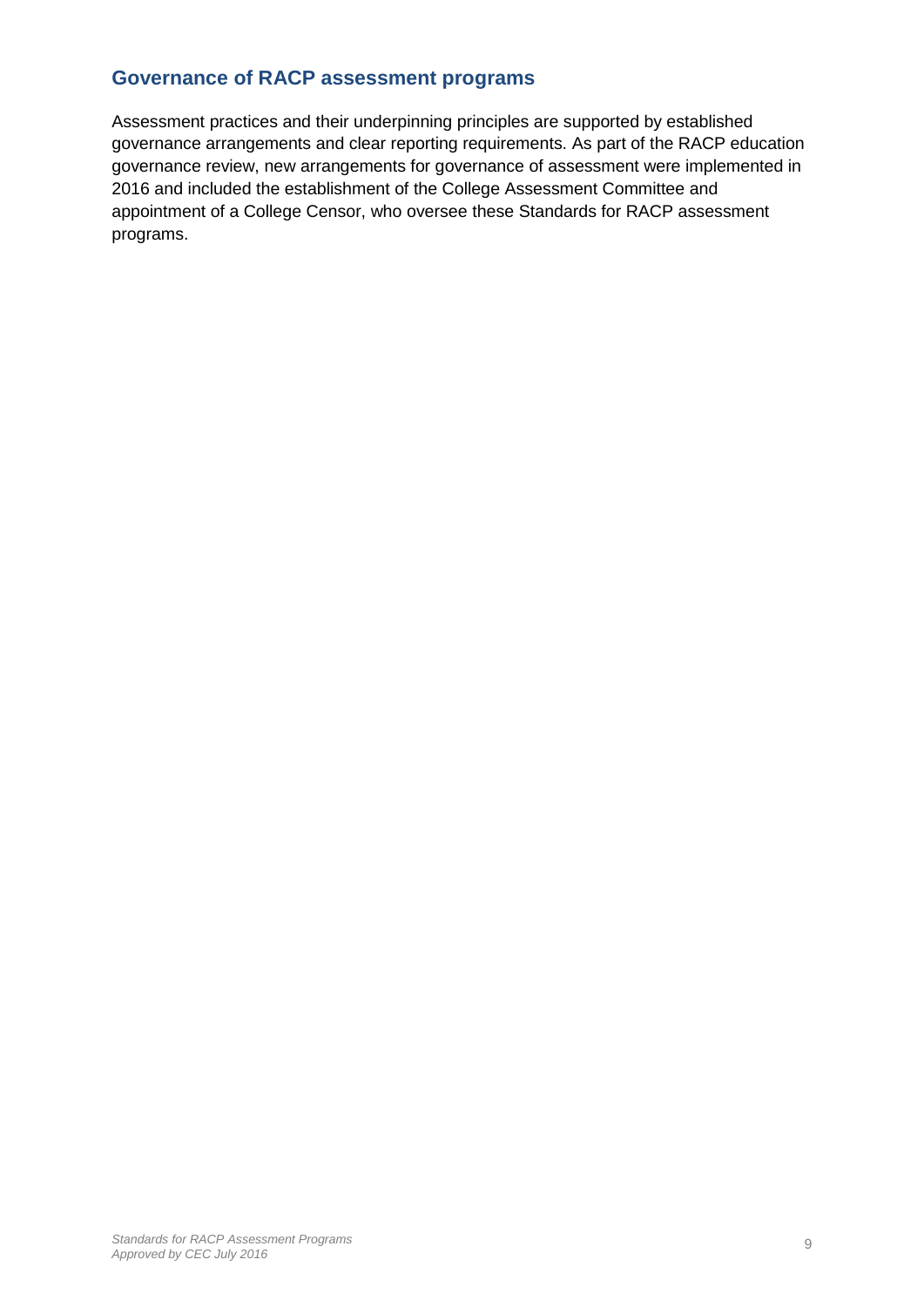## <span id="page-9-0"></span>**Standards for RACP assessment programs**

The development of the standards for RACP assessment programs has been informed by:

- a review of best practice from other specialist medical colleges and standard setting bodies both locally and internationally
- consideration of the literature on assessment design and implementation
- feedback from Fellows and trainees involved in the *External Review of Assessments Planning Forum* in November 2012
- feedback from Division Education Committees, Advanced Training Committees, examination committees and trainee committees
- feedback from Committees, trainees and Fellows during the consultation phase of the Assessment Policy in 2015
- a comprehensive review by the College Censor and College Assessment Committee

This background research and consultation feedback has been incorporated to create the standards for RACP assessment.

#### *Structure of the standards*

It is important to consider the structure and categorisation of standards in order to promote clarity and usability of the standards. This approach has been followed in the GMC's Standards for Curricula and Assessment Systems, which are separated into the five distinct categories of *planning, content, delivery, outcomes* and *review*.

A similar approach has been taken for the proposed RACP standards for assessment, with standards grouped into the three categories of *plan, implement* and *evaluate.* These themes align with the development cycle for programs of assessment, commencing with a period of planning, prior to implementation followed by evaluation. Following evaluation it is expected that the program of assessment may be modified, bringing the process back to the planning phase (see *[Figure](#page-9-1) 1).*

Each of the three categories of the standards for RACP assessment programs contains a brief description outlining the purpose of the category and key areas for consideration; this is followed by the standards for that category.

<span id="page-9-1"></span>**Figure 1.**

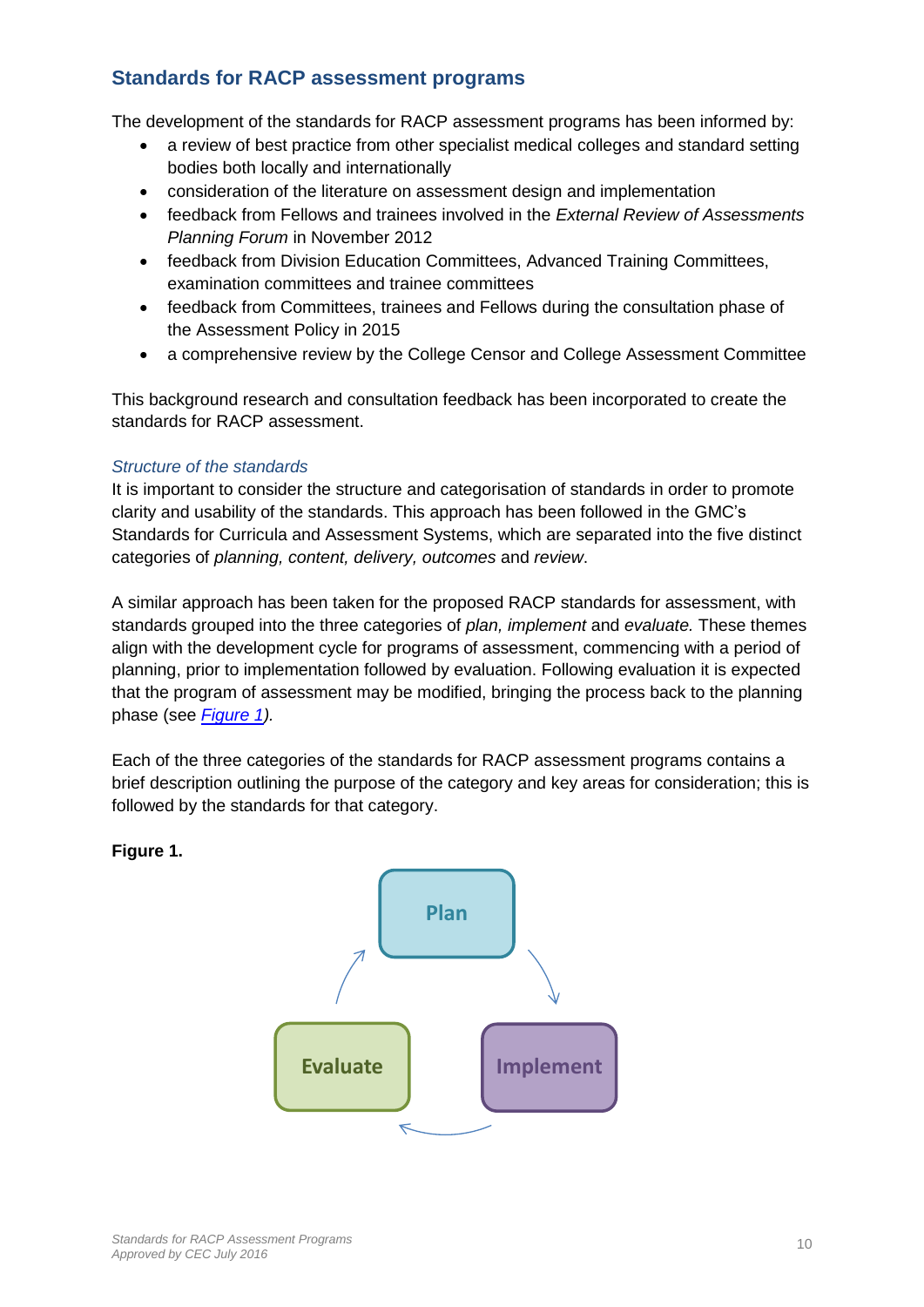## <span id="page-10-0"></span>**Planning**

This section contains standards for the development of assessments, including determining the educational value and rationale of assessments, developing programs of assessment, ensuring that assessments are fit for purpose, and that the development of assessments is informed by evidence, and the context in which it will be used.

Miller's pyramid, shown below, provides a conceptual framework for the assessment of clinical competence.



Assessment methods can be mapped against the various tiers of the pyramid:

- **Knows**. Tests factual recall, e.g. MCQs, EMQs, essay, oral exam
- **Knows how.** Assesses the application of knowledge within context to solve problems and make decisions, e.g. MCQs, EMQs, essay, oral exam
- **Shows how.** Assesses demonstration of competence, e.g., Long and short cases, OSCE, clinical simulations, standardised patient tests
- **Does.** Assesses actual performance in real life context, e.g. work-based assessments, entrustable professional activities.

Ideally assessments should evaluate performance in the context in which they are performed - assessing the 'does' level of Miller's pyramid. This is an ongoing area of focus for medical education research and is of particular importance to issues such as certification and revalidation of practitioners. Workplace-based assessment strongly aligns with the 'does' level, as it is authentic assessment of performance in the workplace context.

#### *Clear educational value and purpose of assessments*

It is widely accepted that assessment drives learning. To ensure that assessments direct the intended learning, the educational value and purpose of assessments should be clearly thought through when planning assessments. Users of assessments should also be aware of the intended educational value and purpose of assessments so that they can best reinforce that intention.

#### *Programmatic assessment and blueprinting*

A program of assessment is the planned and deliberate use of assessments rather than an arbitrary selection of tools and content for assessment. It is planned so that a whole overall picture of the trainee's competence can be formed. Whilst single assessments provide only a snapshot of the trainee's competence in a particular situation and point in time, repeat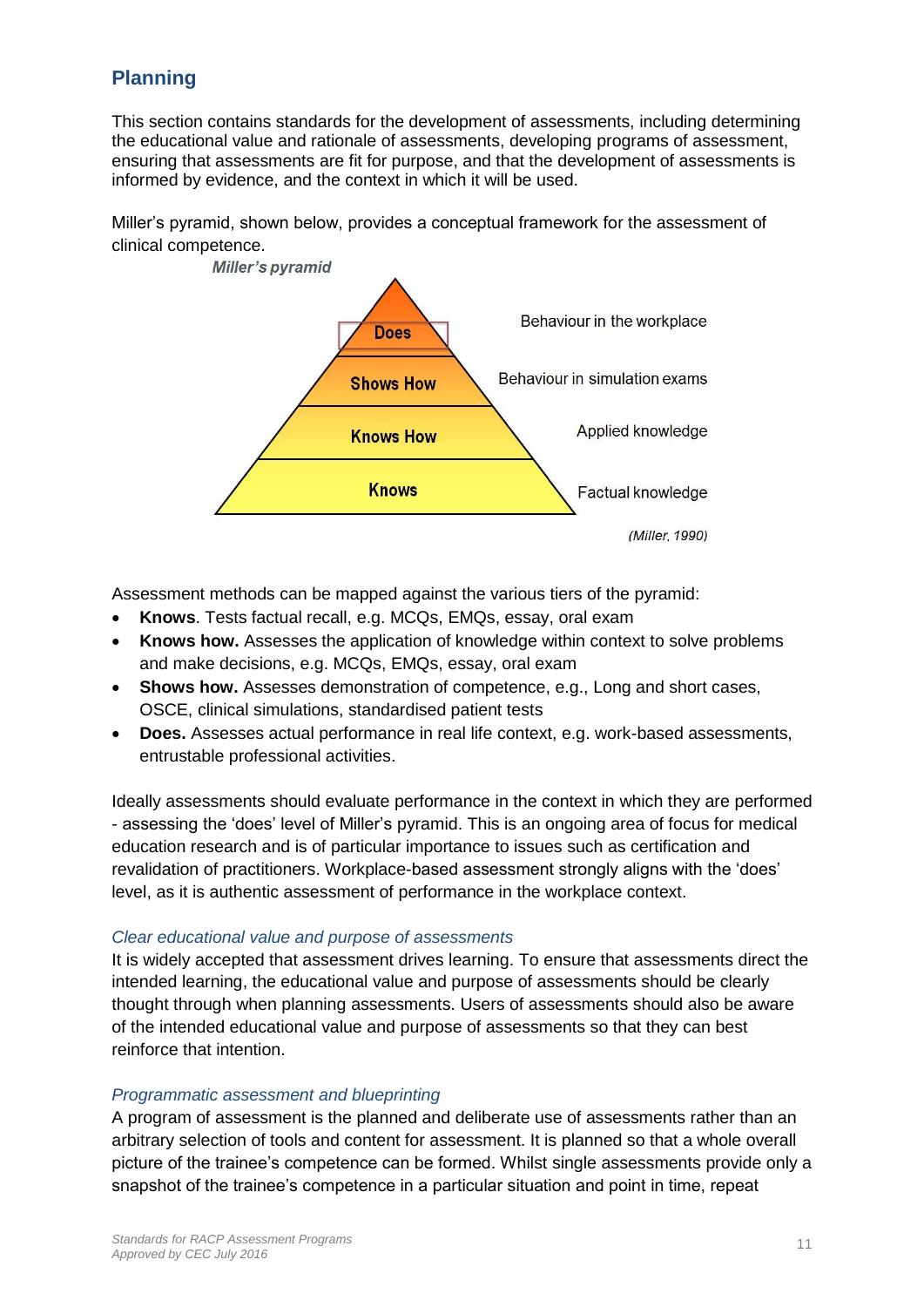observations and assessments in varying contexts by multiple supervisors help the supervisor to form an overall view of the trainee's competence (Van der Vleuten, Schuwirth, Driessesn, Dijkstra, Tigerlaar, Baartman & Van Tartwijk, 2012). A key component of programmatic assessment is the separation of data from decisions, that is, not all assessment episodes need to be accompanied by a summative decision. Instead, high stakes decisions are made only after a sufficient number of observations of a trainee's performance have been gathered and synthesised.

Planning a program of assessment includes selection of a variety of assessment methods that sample as many situations as possible. Assessments should ideally provide feedback on a variety of aspects of practice, such as medical knowledge, communication, and quality and safety. Assessments should also be undertaken across a range of contexts and include different methods such direct observations, case discussions, written reflections. By collecting assessment information across the breadth of practice, a complete view of the trainee's performance can be formed.

As well as providing evidence for high-stakes decisions about competence, programs of assessment are designed to maximise learning throughout the training program. Supervisors will combine information that they gained from assessments and, together with the trainee, will use this to plan learning activities and learning goals. Information gained through assessments can be used to continuously measure progression towards the end goals of the learning program. This follows the concept of assessment *for* learning, as compared to assessment *of* learning (Schuwirth & Van der Vleuten, 2012).

Constructive alignment of curriculum standards, learning activities and assessments supports development of a program of assessment. While it is not feasible to assess each individual learning outcome within the curriculum, a program of assessment ensures that groups of curriculum standards are assessed. Ideally, each assessment should also provide feedback for a range of knowledge, skills and behaviours (Schuwirth & Van der Vleuten, 2011).

To create constructive alignment, a process of blueprinting is undertaken which involves reviewing each learning outcome and determining how it could best be learned and assessed (Holsgrove, Malik & Bhugra, 2009). Blueprinting is a tool used to define the parameters of an assessment task or program before it is developed, in order to determine in advance the information that will be assessed.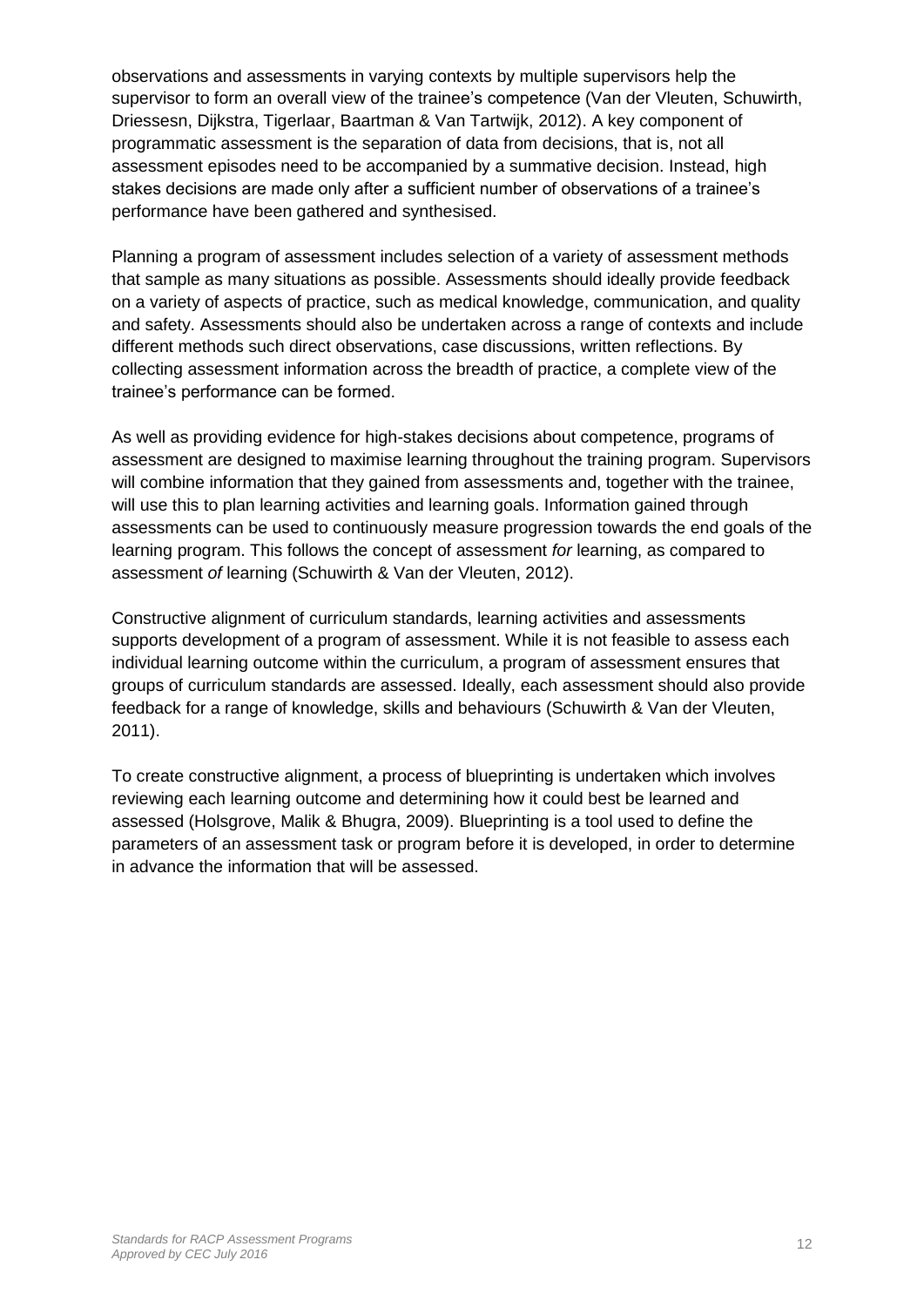## **Planning – Standards**

A program of assessment includes a mix of assessment activities, with methods that are matched to the required purpose or intent of the assessment, and implemented at an appropriate stage of training. Integrated assessment programs, aligned to desired curriculum standards, are important to gain a more complete picture of competence.

| 1. Clear educational value and purpose      |                                                                                                                                                                                                                                                   |  |  |  |
|---------------------------------------------|---------------------------------------------------------------------------------------------------------------------------------------------------------------------------------------------------------------------------------------------------|--|--|--|
| Standard 1.1                                | The purpose of the proposed assessment program at each<br>progression decision point is clearly stated and readily available,<br>including how it relates to the learning required to progress through<br>the next stage of training or practice. |  |  |  |
| Standard 1.2                                | The progression decisions, that will be made based on the<br>assessment results, are clearly stated and readily available.                                                                                                                        |  |  |  |
| 2. Programmatic assessment and blueprinting |                                                                                                                                                                                                                                                   |  |  |  |
| Standard 2.1                                | The assessment methods are chosen in order to promote learning<br>across the whole program.                                                                                                                                                       |  |  |  |
| Standard 2.2                                | A range of assessment methods are selected and blueprinted to<br>ensure coverage of the depth and breadth of curriculum standards<br>that are contained within the curriculum framework for each RACP<br>training program.                        |  |  |  |
| Standard 2.3                                | The intended curriculum standards that may be sampled by each<br>assessment method are identified and readily available.                                                                                                                          |  |  |  |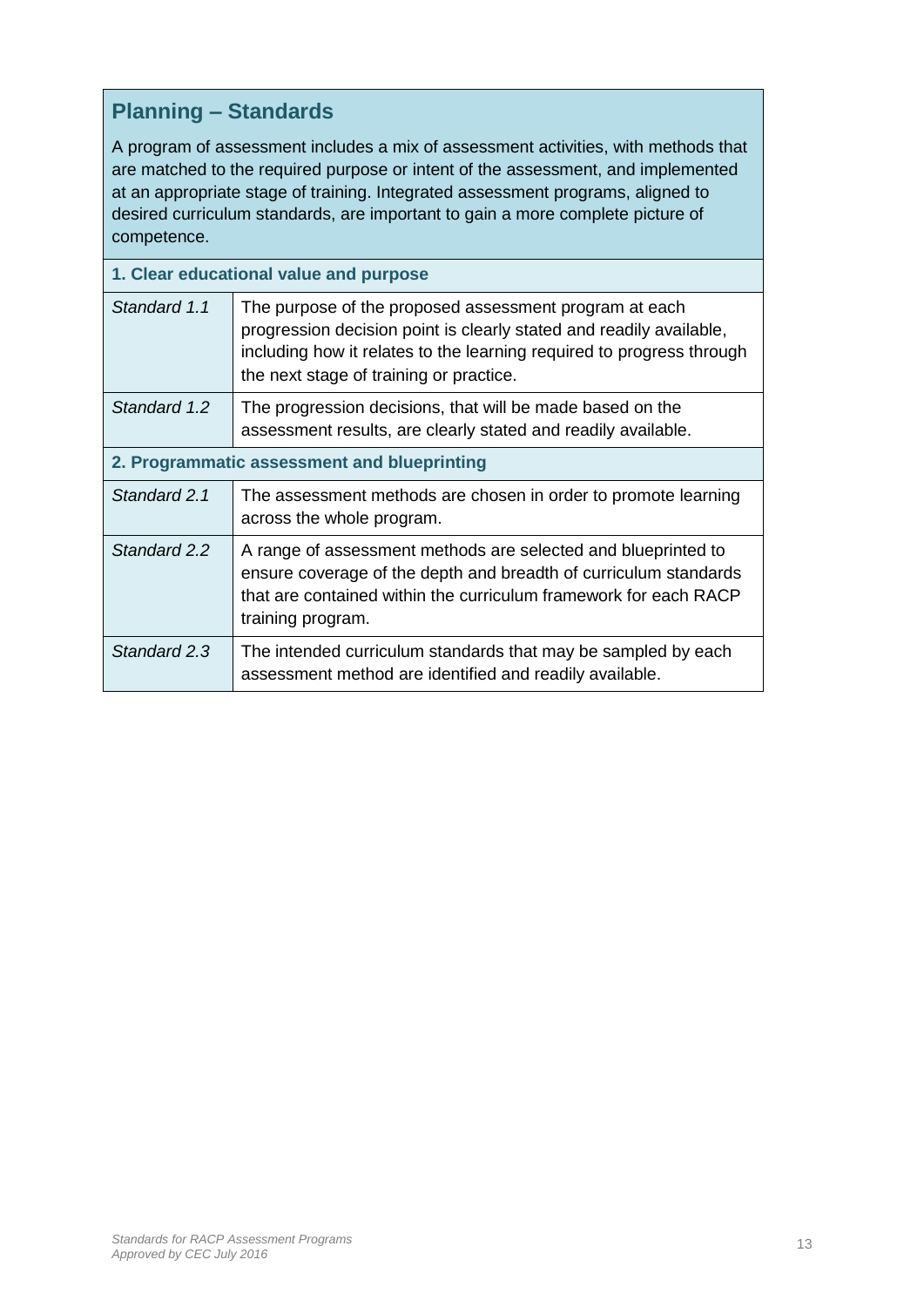## <span id="page-13-0"></span>**Implementation**

This section contains standards for the implementation of assessments, including fairness and transparency, sustainability of assessments, the provision of feedback, and implementation using appropriate methods of communication and training where necessary.

#### *Fair and transparent process and decision making*

In order for assessments to be successfully implemented, their organisation and conduct should be well planned. Trainees and assessors should be provided with adequate notice prior to the introduction of new assessments or changes to existing assessments to ensure that they are sufficiently prepared and able to make best use of the assessments. It is also important for the processes and policies surrounding assessments to be transparent and defensible to allow openness and accountability to regulators and the public.

#### *Sustainability*

Assessments need to be designed in such a way that the input of resources required to develop, implement and maintain them is sustainable over a period of time. Resources may include input from subject matter experts, for example assessment content from Fellows or assessment tool information from educationalists; costs to trainees or the College; and health system resourcing, such as arranging cover for Fellows or trainees completing College assessment work.

#### *Quality feedback*

The provision of feedback is an important aspect of both formative and summative assessments and should be provided according to performance on the task at hand, as well as overall progress through the curriculum and training program. Feedback should be used by trainees and their supervisors to plan for future learning, and amend their practice accordingly. Trainees should also have the opportunity to provide feedback about their assessment experiences.

#### *Appropriate support*

For successful implementation of assessments, stakeholders should have a high level of knowledge about the purpose and process of the assessments. This may involve training sessions or other appropriate forms of communication, such as emails or the availability of online resources. Assessors should be appropriately selected and trained.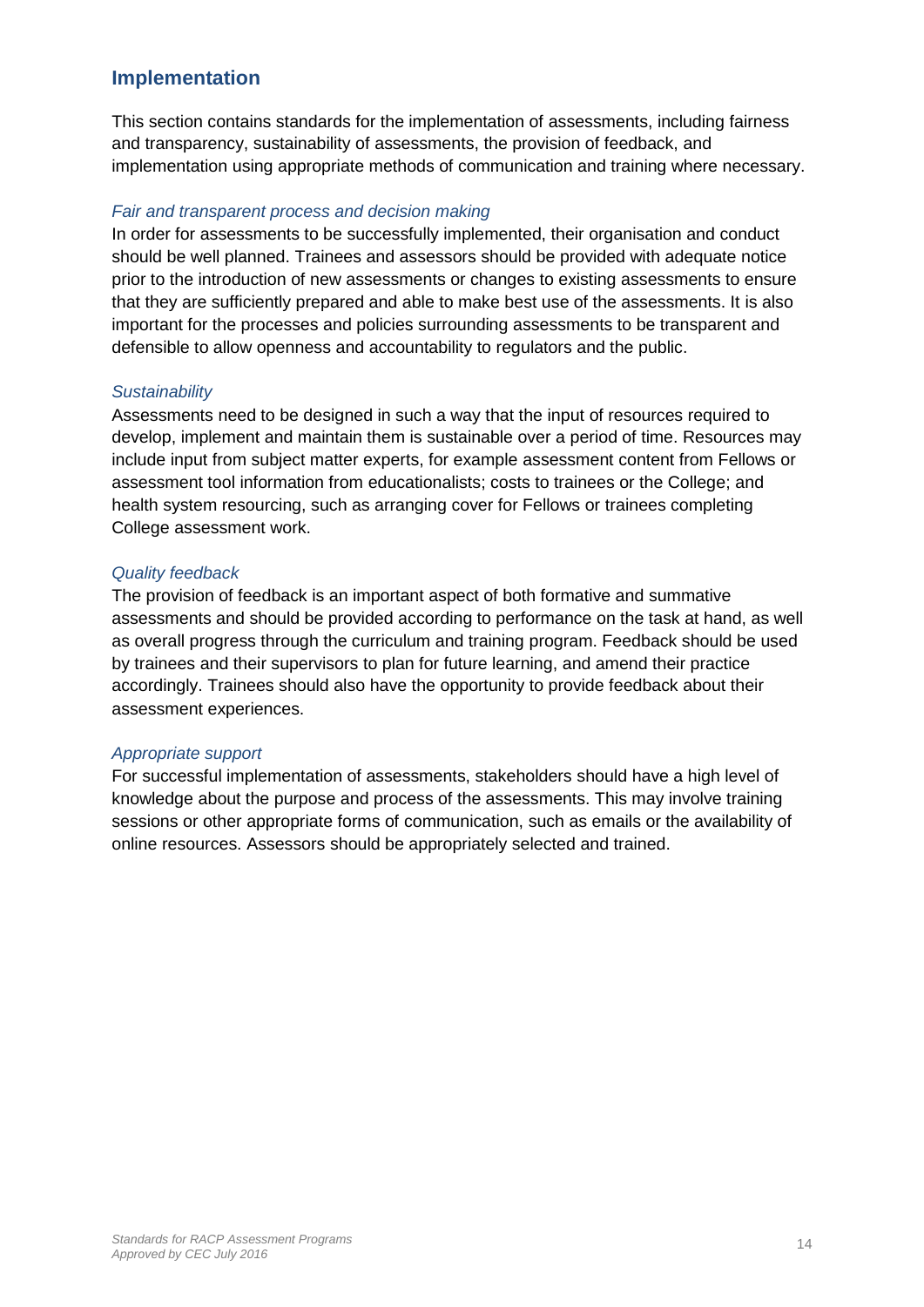## **Implementation – Standards**

A number of supporting structures should be put in place when implementing a high quality program of assessment. This includes: the use of fair and transparent assessment processes and fair and transparent decision making; sustainability of assessments and assessment processes; the provision of feedback to trainees as a result of assessments; and the development of communication and training resources to engage stakeholders.

The process of implementing assessments also includes consideration of how changes will affect stakeholders and how assessments will be consulted on, implemented and evaluated, including process, educational rationale, examination construction, psychometric properties and examination outcomes.

| 3. Fair and transparent processes and decision making |                                                                                                                                                                                                                                                                                  |  |  |  |
|-------------------------------------------------------|----------------------------------------------------------------------------------------------------------------------------------------------------------------------------------------------------------------------------------------------------------------------------------|--|--|--|
| Standard 3.1                                          | The required level of performance for each assessment is<br>determined according to the standards contained within each<br>curriculum.                                                                                                                                           |  |  |  |
| Standard 3.2                                          | Pass thresholds for examinations are criterion referenced where<br>appropriate, or developed using recognised methodologies for<br>standard setting.                                                                                                                             |  |  |  |
| Standard 3.3                                          | A process of quality assurance is in place for all stages of the<br>examination process, including the development of questions,<br>construction of the examination, maintenance of security, data<br>gathering, data collation and validation, and dissemination of<br>results. |  |  |  |
| Standard 3.4                                          | Program level blueprints, policies and criteria for progression<br>through training are publicly available.                                                                                                                                                                      |  |  |  |
| Standard 3.5                                          | Trainees are provided with clear and accessible information about<br>the purpose and processes of assessments.                                                                                                                                                                   |  |  |  |
| Standard 3.6                                          | Trainees and assessors are informed to whom assessment<br>information will be provided and how it will be used.                                                                                                                                                                  |  |  |  |
| Standard 3.7                                          | Resources to support trainees and assessors are readily available<br>prior to the implementation of new assessments or significantly<br>revised assessments.                                                                                                                     |  |  |  |
| Standard 3.8                                          | The process for Reconsideration, Review and Appeals is readily<br>available.                                                                                                                                                                                                     |  |  |  |
| Standard 3.9                                          | Each training program documents its implementation of the College<br><b>Special Consideration for Assessments Policy.</b>                                                                                                                                                        |  |  |  |
| Standard 3.10                                         | The College Impact Assessment Guidelines are used to determine<br>the impact of any changes to assessments and the period of notice<br>given prior to implementation.                                                                                                            |  |  |  |
| Standard 3.11                                         | High stakes decisions for trainees are made by an appropriately<br>constituted panel of decision makers drawing on sufficient relevant<br>information.                                                                                                                           |  |  |  |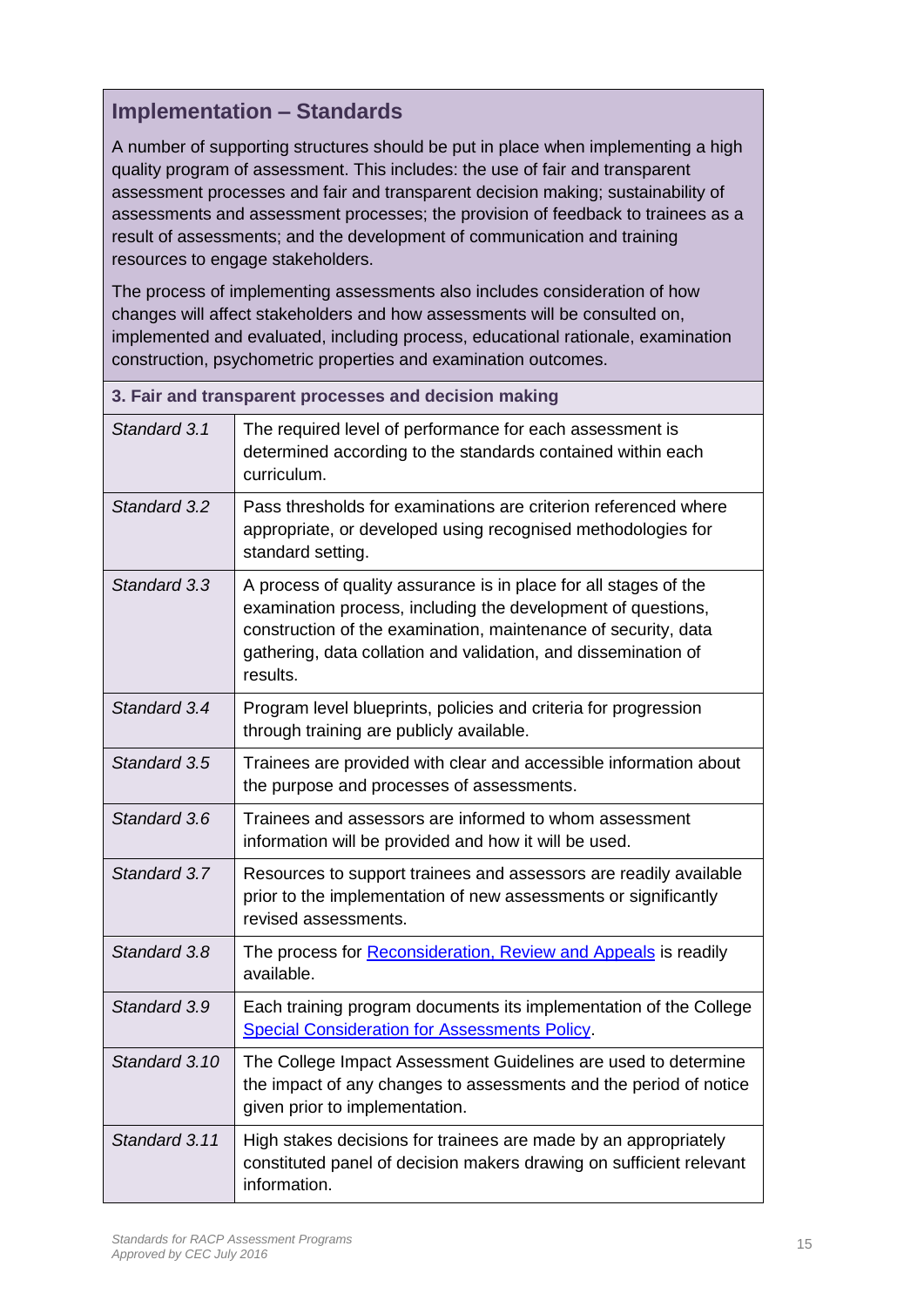| Standard 3.12                 | Measures employed to guard against bias in decision making are<br>documented and readily available.                                                                                                                                                                                                                                                                                    |  |  |  |
|-------------------------------|----------------------------------------------------------------------------------------------------------------------------------------------------------------------------------------------------------------------------------------------------------------------------------------------------------------------------------------------------------------------------------------|--|--|--|
| Standard 3.13                 | Decision making processes are subject to quality assurance<br>measures.                                                                                                                                                                                                                                                                                                                |  |  |  |
| 4. Sustainability             |                                                                                                                                                                                                                                                                                                                                                                                        |  |  |  |
| Standard 4.1                  | Logistical support for developing and maintaining assessments is<br>appropriately resourced and managed.                                                                                                                                                                                                                                                                               |  |  |  |
| 5. Quality feedback           |                                                                                                                                                                                                                                                                                                                                                                                        |  |  |  |
| Standard 5.1                  | Individual assessments generate feedback for trainees on their<br>performance and progress in the particular areas being assessed in<br>order for them to plan future learning.                                                                                                                                                                                                        |  |  |  |
| Standard 5.2                  | Programs of assessment generate feedback for trainees on their<br>performance and progress through the curriculum overall in order<br>for them to plan future learning.                                                                                                                                                                                                                |  |  |  |
| Standard 5.3                  | Feedback is provided by those who have undertaken appropriate<br>training.                                                                                                                                                                                                                                                                                                             |  |  |  |
| <b>6. Appropriate support</b> |                                                                                                                                                                                                                                                                                                                                                                                        |  |  |  |
| Standard 6.1                  | Assessors are appropriately selected, trained and supported, and<br>their roles are clearly defined.                                                                                                                                                                                                                                                                                   |  |  |  |
| Standard 6.2                  | Designated College supervisors are provided with assessment<br>performance information of the trainees for whom they have<br>training responsibility.                                                                                                                                                                                                                                  |  |  |  |
| Standard 6.3                  | Each training program adheres to the College Trainee in Difficulty<br><b>Support policy and process.</b>                                                                                                                                                                                                                                                                               |  |  |  |
| Standard 6.4                  | There are procedures to inform the designated College supervisor<br>and, where appropriate, the regulators, where patient or public<br>safety concerns arise in any assessment.                                                                                                                                                                                                        |  |  |  |
|                               | Disciplinary action in respect to employment or medical registration<br>is a matter for the employer, the Medical Board of Australia (MBA)<br>or the Medical Council of New Zealand (MCNZ) <sup>1</sup> as appropriate if<br>there is evidence of serious breaches of care. Assessors are bound<br>by mandatory notification requirements to the relevant medical<br>board or council. |  |  |  |

 1 <http://www.medicalboard.gov.au/> (Australia),<https://www.mcnz.org.nz/> (New Zealand)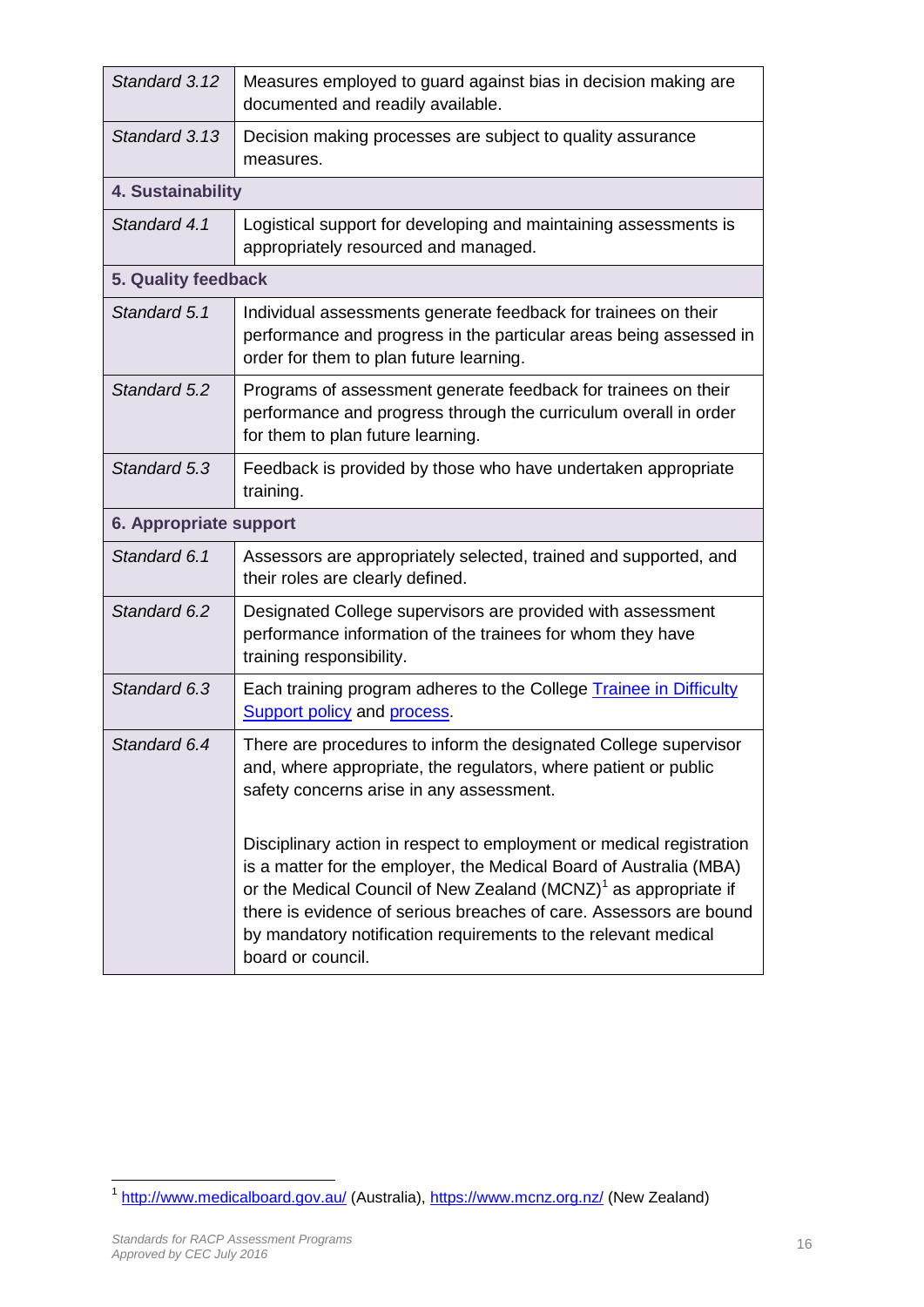## <span id="page-16-0"></span>**Evaluation**

This section contains standards for the evaluation and continuous quality improvement of assessments.

#### *Evidence informed and practice based*

The process of developing quality assessments involves two important sources of information. First, assessments should be developed on the basis of evidence of their effectiveness in promoting learning and quality assessment. Second, development of assessments should be guided by local content experts, such as Fellows and trainees who work in the settings in which the assessments are to be used, and who will be required to use the assessments. This involves careful piloting of new assessments in the planning phase and reference to the literature on assessment.

Regular monitoring and evaluation of assessments and assessment programs is essential to maintain quality assessments that sit well within the workplace setting. Evaluation should be conducted using published research and feedback from trainees, Fellows and other relevant stakeholders.

Assessments should be evaluated to ensure that the purpose aligns with the curriculum standards. For example, direct observations can be used to gain data on a specific encounter as it occurs in situ, while written examinations can be used to gain a broad picture of the breadth of clinical knowledge.

Other factors such as educational impact, reliability, acceptability and feasibility should also be considered when evaluating the usefulness of assessments and van der Vleuten's utility index (PMETB, 2007) is commonly used for this purpose. The index, shown below, is a conceptual model that defines utility (U) of an assessment as a product of several criteria:

#### **U = E x V x R x A x F**

- **Educational impact (E).** What is the educational purpose of the assessment? What are you aiming to assess?
- **Validity (V).** Did the assessment measure what it was intended to measure?
- **Reliability (R).** What is the quality of the results of the assessment? Are they consistent and reproducible?
- **Acceptability (A).** Is the assessment going to be accepted by the trainees and assessors? Will it drive learning or detract from learning?
- **Feasibility (F).** Can this assessment be implemented? What are the practicalities, e.g. cost, resources, availability of assessors.

The criteria in the model are weighted according to their relative importance in the assessment context. For example, the weights attached to each criteria in a high stakes summative assessment will be different to those used when the primary purpose of the assessment is to provide feedback in a work-based context (van der Vleuten & Schuwirth, 2005).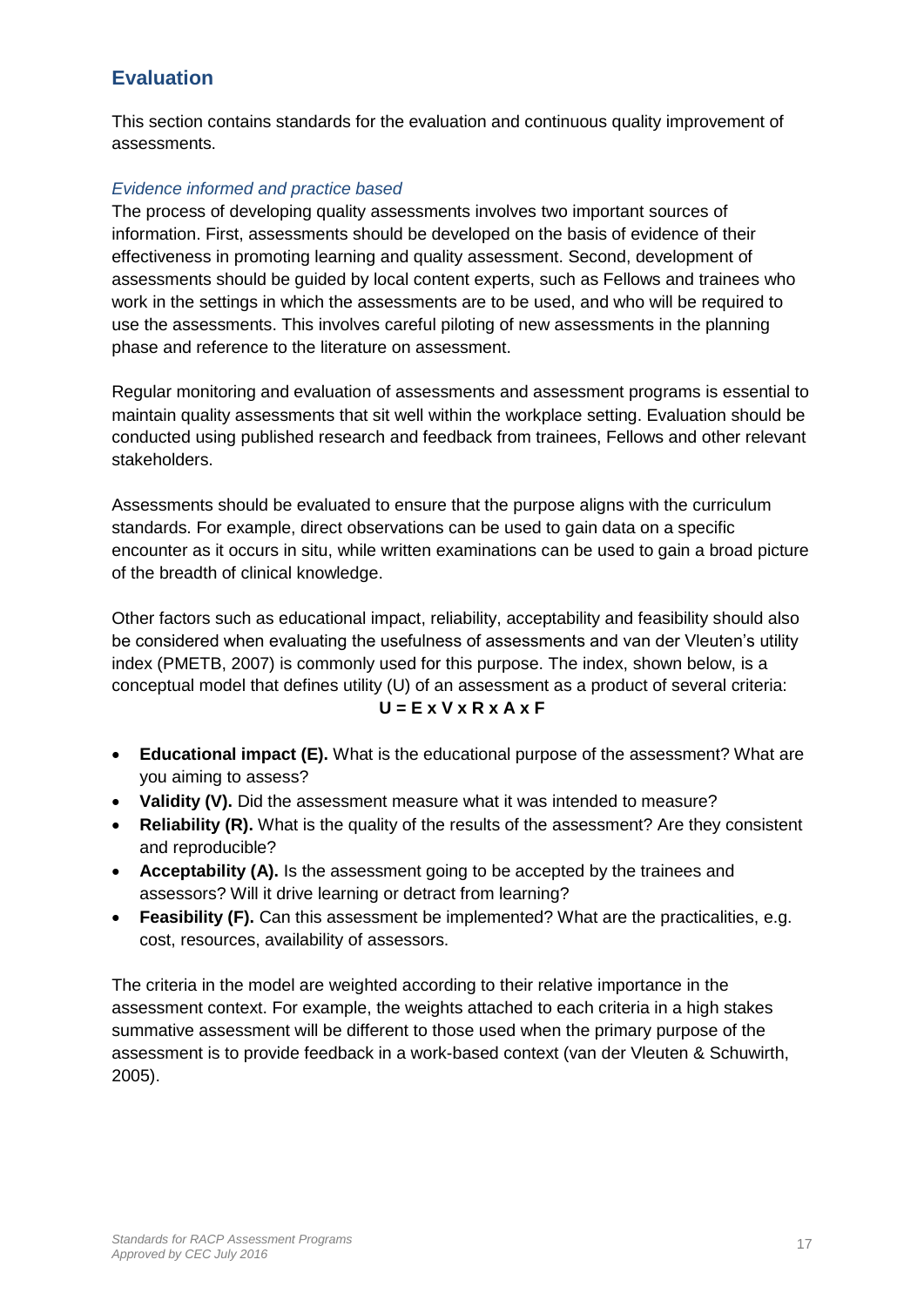## **Evaluation – Standards**

Regular evaluation of assessment tools and programs of assessment is essential to maintain quality assessments. Evaluation should be conducted using published research and feedback from trainees, Fellows and other relevant stakeholders.

Evaluation underpins the planning and implementation of assessments and programs of assessment.

| 7. Evidence informed and practice based |                                                                                                                                                                                                                                  |  |  |
|-----------------------------------------|----------------------------------------------------------------------------------------------------------------------------------------------------------------------------------------------------------------------------------|--|--|
| Standard 7.1                            | New programs or significant changes to programs of assessment<br>include a period of consultation with relevant trainees, Fellows and<br>additional stakeholders, prior to consideration by the College<br>Assessment Committee. |  |  |
| Standard 7.2                            | Reporting pathways for both individual and aggregate assessment<br>data are clearly established.                                                                                                                                 |  |  |
| Standard 7.3                            | Assessments and programs of assessment are evaluated regularly,<br>major reviews occur periodically, findings inform continuous quality<br>improvement, and summaries are readily available.                                     |  |  |
| Standard 7.4                            | A range of appropriate evaluation methods are used to review<br>assessments and programs of assessment.                                                                                                                          |  |  |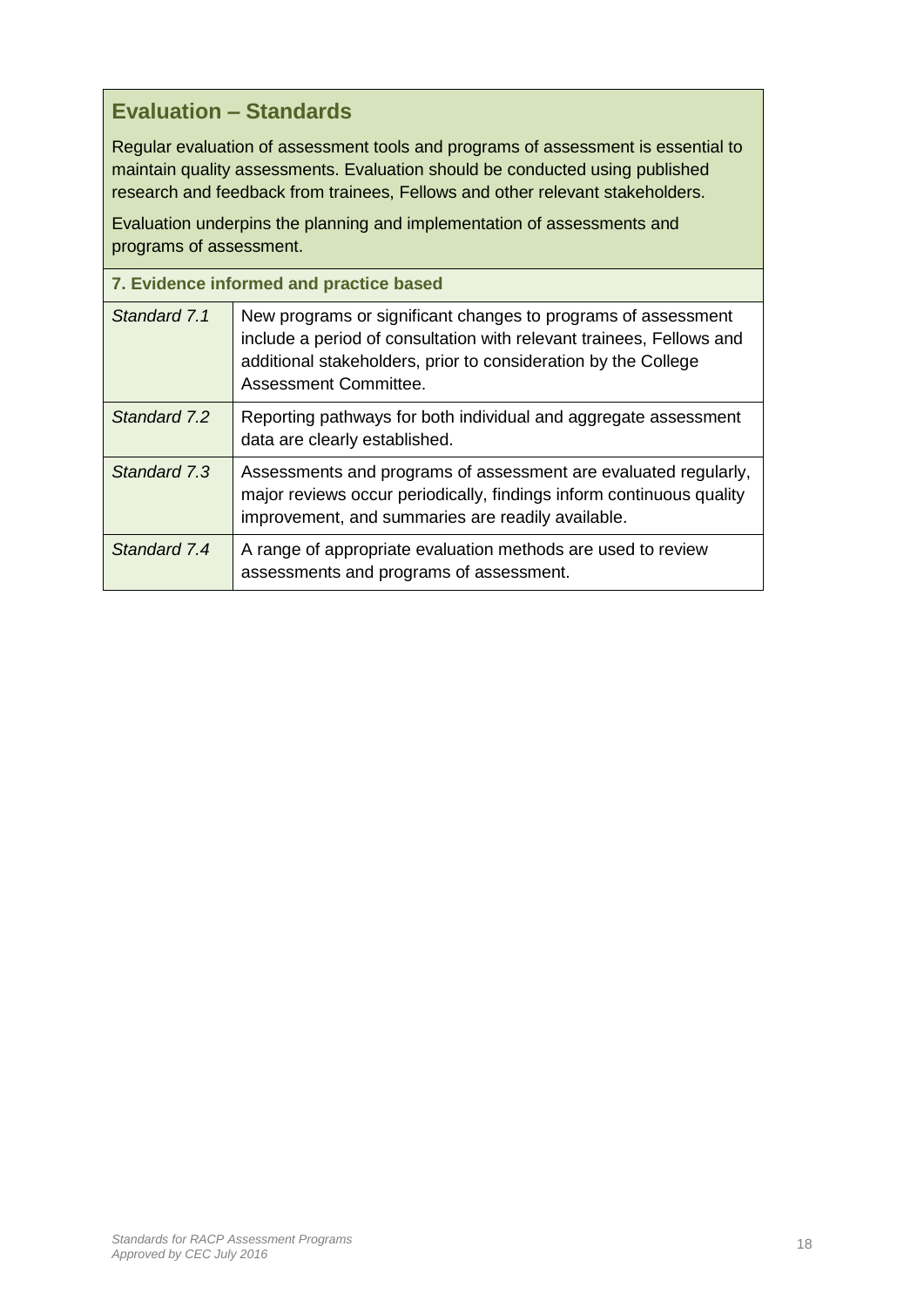## <span id="page-18-0"></span>**Related RACP policies and other documents**

- **•** Assessment Policy
- [Reconsideration,](https://www.racp.edu.au/docs/default-source/default-document-library/reconsideration-review-and-appeals-by-law.pdf?sfvrsn=2) Review and Appeals By-law
- Trainee in [Difficulty](https://www.racp.edu.au/docs/default-source/default-document-library/pol-trainee-in-difficulty-support.pdf?sfvrsn=2) Support Policy and [Process](https://www.racp.edu.au/docs/default-source/default-document-library/trainees-in-difficulty-support-process.pdf?sfvrsn=0)
- Special [Consideration](https://www.racp.edu.au/docs/default-source/default-document-library/special-consideration-assessments-policy-edu-assessment-2-download-policy.pdf?sfvrsn=2) for Assessments Policy
- Academic Honesty and [Plagiarism](https://www.racp.edu.au/docs/default-source/default-document-library/academic-honesty-and-plagiarism-policy.pdf?sfvrsn=0) Policy (to be superseded from Jan 2017 by the [Academic](https://www.racp.edu.au/docs/default-source/default-document-library/academic-integrity-in-training-policy.pdf?sfvrsn=0) Integrity in Training Policy and [Process\)](https://www.racp.edu.au/docs/default-source/default-document-library/academic-integrity-in-training-process.pdf?sfvrsn=0)
- [Progression](https://www.racp.edu.au/docs/default-source/default-document-library/progression-through-training-policy.pdf?sfvrsn=6) through Training Policy [\(revised](https://www.racp.edu.au/docs/default-source/pdfs/download-progression-through-training-policy.pdf?sfvrsn=0) version in effect from Jan 2017)
- Training Program Requirements Handbooks

## <span id="page-18-1"></span>**Definitions**

| Assessment                                             | The systematic process for measuring and providing feedback on the<br>candidate's progress or level of achievement, against defined criteria.                                                                                                                                                                                                                                     |
|--------------------------------------------------------|-----------------------------------------------------------------------------------------------------------------------------------------------------------------------------------------------------------------------------------------------------------------------------------------------------------------------------------------------------------------------------------|
| Assessment<br>program (or<br>program of<br>assessment) | An assessment program is where multiple measures of trainees'<br>knowledge, skills and professional qualities over time are aggregated<br>and synthesised to inform judgements and provide feedback about<br>progress. It involves the planned and deliberate use of assessments<br>to provide an overall picture of the trainee's competence over a<br>specified period of time. |
| Assessor                                               | Assessors are appropriately qualified and trained individuals who<br>measure and provide feedback on a candidate's progress or level of<br>achievement. College assessors may include but are not limited to:<br>supervisors, examiners and committees.                                                                                                                           |
| <b>Decision makers</b>                                 | A group of appropriately constituted people who draw on results of all<br>relevant assessments in order to make well informed and justified high<br>stakes decisions                                                                                                                                                                                                              |
| <b>Blueprinting</b>                                    | A blueprint defines the educational domains and related competencies<br>covered by an assessment program. The blueprinting process<br>involves aligning assessments with the intended curriculum standards<br>and learning activities.                                                                                                                                            |
| Designated<br>College<br>supervisor                    | Designated College supervisors are named supervisors on<br>prospectively approved training periods, including but not limited to<br>Directors of Physician Education, Educational Supervisors, and<br><b>Advanced Training Supervisors.</b>                                                                                                                                       |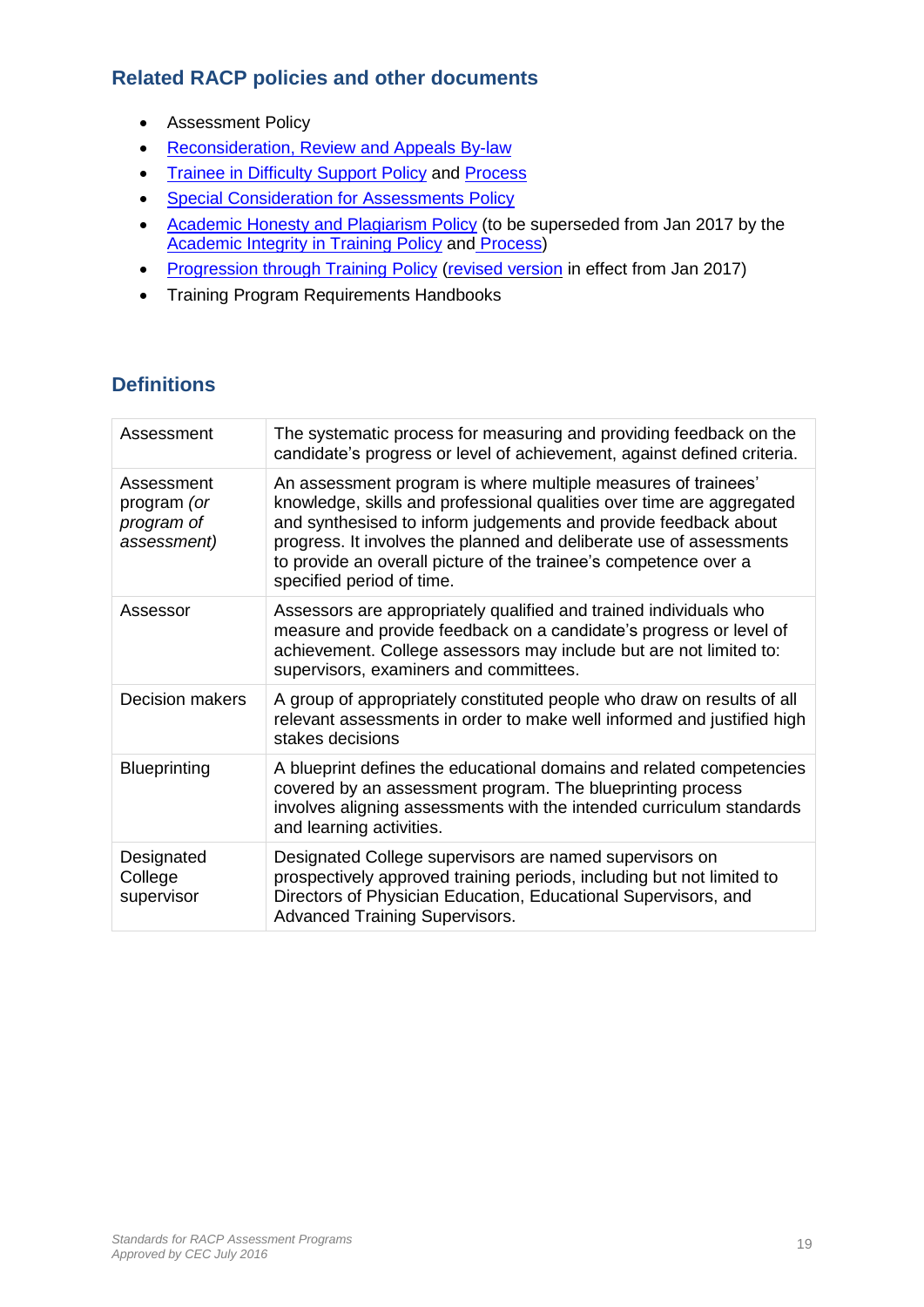### <span id="page-19-0"></span>**References**

- Accreditation Council for Graduate Medical Education (2013). *ACGME Program Requirements for Graduate Medical Education in Internal Medicine.* Retrieved July 30, 2013 from [http://www.acgme.org/acgmeweb/Portals/0/PFAssets/2013-PR-FAQ-](http://www.acgme.org/acgmeweb/Portals/0/PFAssets/2013-PR-FAQ-PIF/140_internal_medicine_07012013.pdf)[PIF/140\\_internal\\_medicine\\_07012013.pdf](http://www.acgme.org/acgmeweb/Portals/0/PFAssets/2013-PR-FAQ-PIF/140_internal_medicine_07012013.pdf)
- Allen, T., Boud, D., & Newell, S. (2012). *Report to RACP, the External Review of Formative and Summative Assessment, Final Report, April 2012.* Retrieved July 30, 2013 from [http://www.racp.edu.au/index.cfm?objectid=AB250BCB-AADD-850D-](http://www.racp.edu.au/index.cfm?objectid=AB250BCB-AADD-850D-2CB7F04F332332B1)[2CB7F04F332332B1](http://www.racp.edu.au/index.cfm?objectid=AB250BCB-AADD-850D-2CB7F04F332332B1)
- Australian Medical Council (2010). *Standards for Assessment and Accreditation of Specialist Medical Education Programs and Professional Development Programs by the Australian Medical Council 2010.* Kingston: Australian Medical Council Limited.
- Biggs, J. (2003). *Teaching for quality learning at university: What the student does.* (2nd ed). Maidenhead, UK: Open University Press.
- Epstein, R. (2007). Assessment in medical education. *The New England Journal of Medicine, 356:4,* 387-396
- General Medical Council (2010). *Standards for curricula and assessment systems.*  Retrieved July 30, 2013 from [http://www.gmc](http://www.gmc-uk.org/education/postgraduate/standards_for_curricula_and_assessment_systems.asp)uk.org/education/postgraduate/standards for curricula and assessment systems.asp
- Hodges, B. (2013). Assessment in the post-psychometric era: Learning to love the subjective and collective. *Medical Teacher, 35,* 564-568.
- Holsgrove, G., Malik, A., & Bhugra, D. (2009). The postgraduate curriculum and assessment programme in psychiatry: the underlying principles. *Advances in psychiatric treatment, 15,* 114-122.
- Jackson, A. Jamieson & A. Khan (Eds), *Assessment in medical education and training: a practical guide* (pp. 11-26). Oxford: Radcliffe.
- PMETB. (2007). *Developing and maintaining an assessment system – a PMETB guide to good practice.* Retrieved November 6, 2012 from [http://www.gmc](http://www.gmc-uk.org/Assessment_good_practice_v0207.pdf_31385949.pdf)[uk.org/Assessment\\_good\\_practice\\_v0207.pdf\\_31385949.pdf.](http://www.gmc-uk.org/Assessment_good_practice_v0207.pdf_31385949.pdf)
- Schuwirth, L. W. T, & Van der Vleuten, C. P. M. (2011). Programmatic assessment: From assessment of learning to assessment for learning. *Medical Teacher, 33,* 478-485.
- The Royal College of Physicians and Surgeons of Canada (2011). *General Standards Applicable to All Residency Programs, B Standards*. Canada: Author.
- Van der Vleuten, C. P. M., & Schuwirth, L. W. T. (2005). Assessing professional competence: from methods to programmes. *Medical Education, 39,* 309-317.
- Wass, I., Bowden, R., & Jackson, N. (2007) The principles of assessment design. In N. Jackson, A. Jamieson & A. Khan (Eds), *Assessment in medical education and training: a practical guide* (pp. 11-26). Oxford: Radcliffe.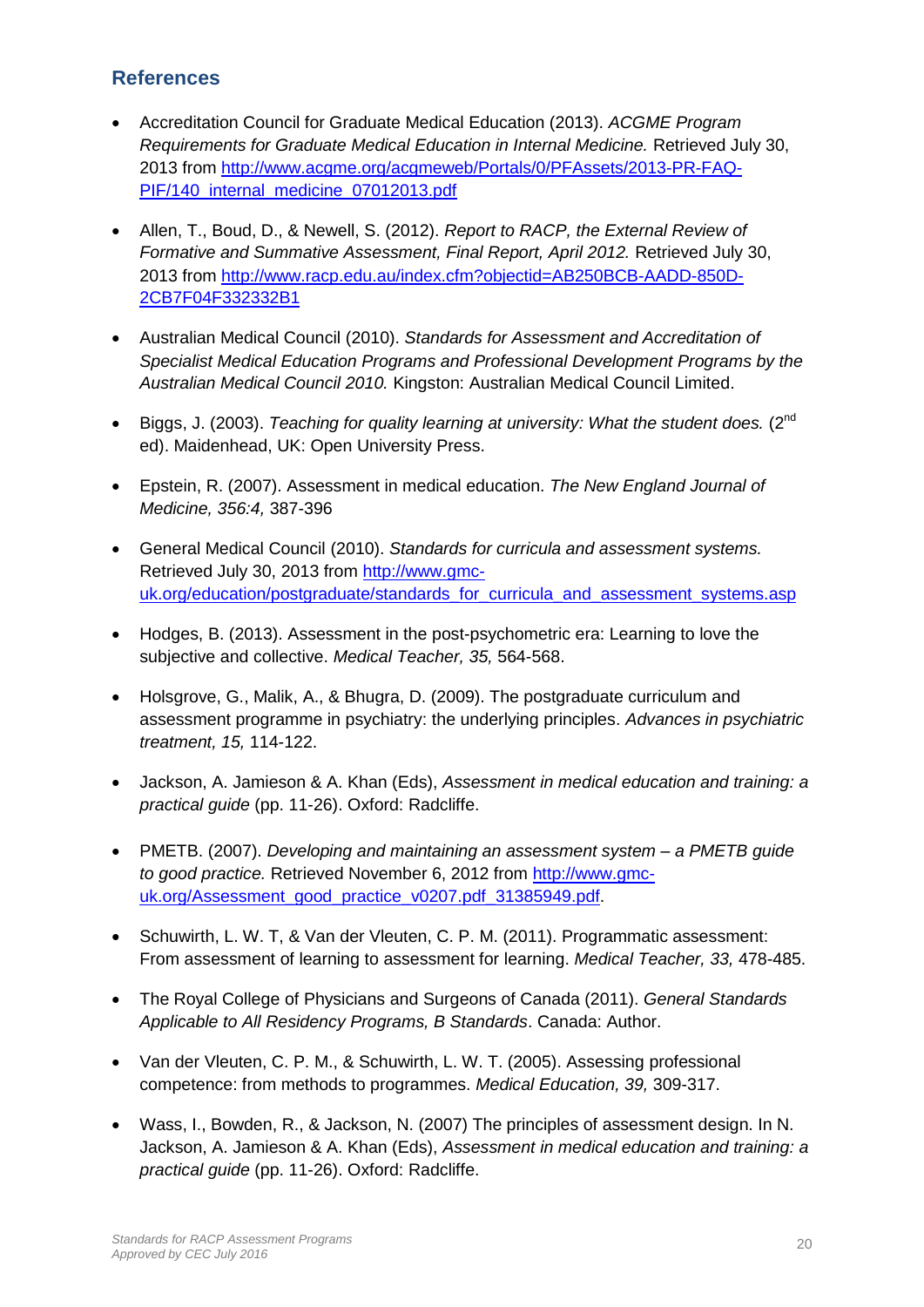## **Appendix 1 – Commonalities of existing standards for assessment**

The following table shows commonalities between a range of existing standards for assessment and the recommendations from the External Review of Formative and Summative Assessments.

- *AMC –* Standards for Assessment and Accreditation of Specialist Medical Education Programs and Professional Development Programs by the Australian Medical Council 2010
- *GMC –* The Standards for Curricula and Assessment Systems
- *RSPSC –* The General Standards Applicable to All Residency Programs: B Standards (Royal College of Physicians and Surgeons of Canada)
- *ACGME –* The ACGME Program Requirements for Graduate Medical Education in Internal Medicine (Accreditation Council for Graduate Medical Education USA)
- *External review –* Recommendations from the External Review of Formative and Summative Assessments

<span id="page-20-0"></span>

| <b>Standard / Recommendation</b>                                                                                                                                                                                                                                                                       | <b>AMC</b> | <b>GMC</b> | <b>RCPSC</b> | <b>ACGME</b> | <b>External</b><br>review |
|--------------------------------------------------------------------------------------------------------------------------------------------------------------------------------------------------------------------------------------------------------------------------------------------------------|------------|------------|--------------|--------------|---------------------------|
| Alignment between assessments and the goals and objectives of the curriculum                                                                                                                                                                                                                           | ☑          | м          | ☑            |              | M                         |
| Systematic planning of assessments helps to collect assessment data                                                                                                                                                                                                                                    | ✓          | ✓          | ☑            |              |                           |
| <b>Performance standards</b> for assessments are clear and identified                                                                                                                                                                                                                                  | ✓          | ☑          | ✓            | ✓            | M                         |
| Clear purpose for all assessments that is and available to trainees, educators,<br>employers, professional bodies including the regulatory bodies, and the public                                                                                                                                      | ✓          | ⋁          |              |              |                           |
| Valid forms of assessment meaning that each different type of knowledge and<br>skill is assessed using a different form of assessment (clinical, procedural,<br>communication, professionalism assessed using methods such as written<br>examinations, direct observation, multi-source feedback etc.) | ☑          | ✓          | ✓            | ∨            |                           |
| Measures of validity, reliability, feasibility, cost effectiveness, opportunities                                                                                                                                                                                                                      | ☑          | ✓          |              | ✓            |                           |